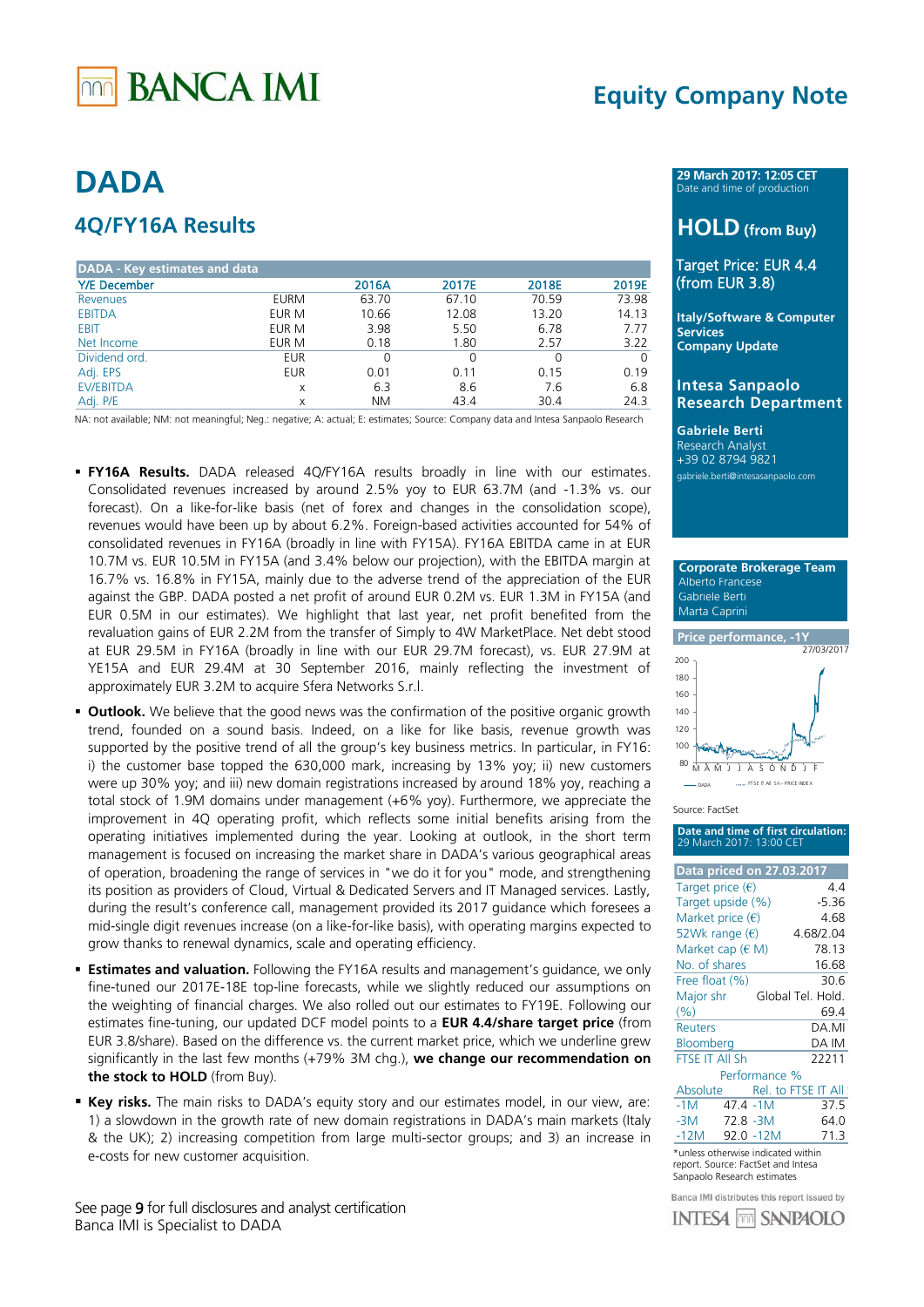# **Contents**

| 4Q/FY16A Results              | З |
|-------------------------------|---|
| <b>Earnings Outlook</b>       | 4 |
| A change of control is coming | 4 |
| Estimates fine-tuning         | 4 |
| <b>Valuation</b>              |   |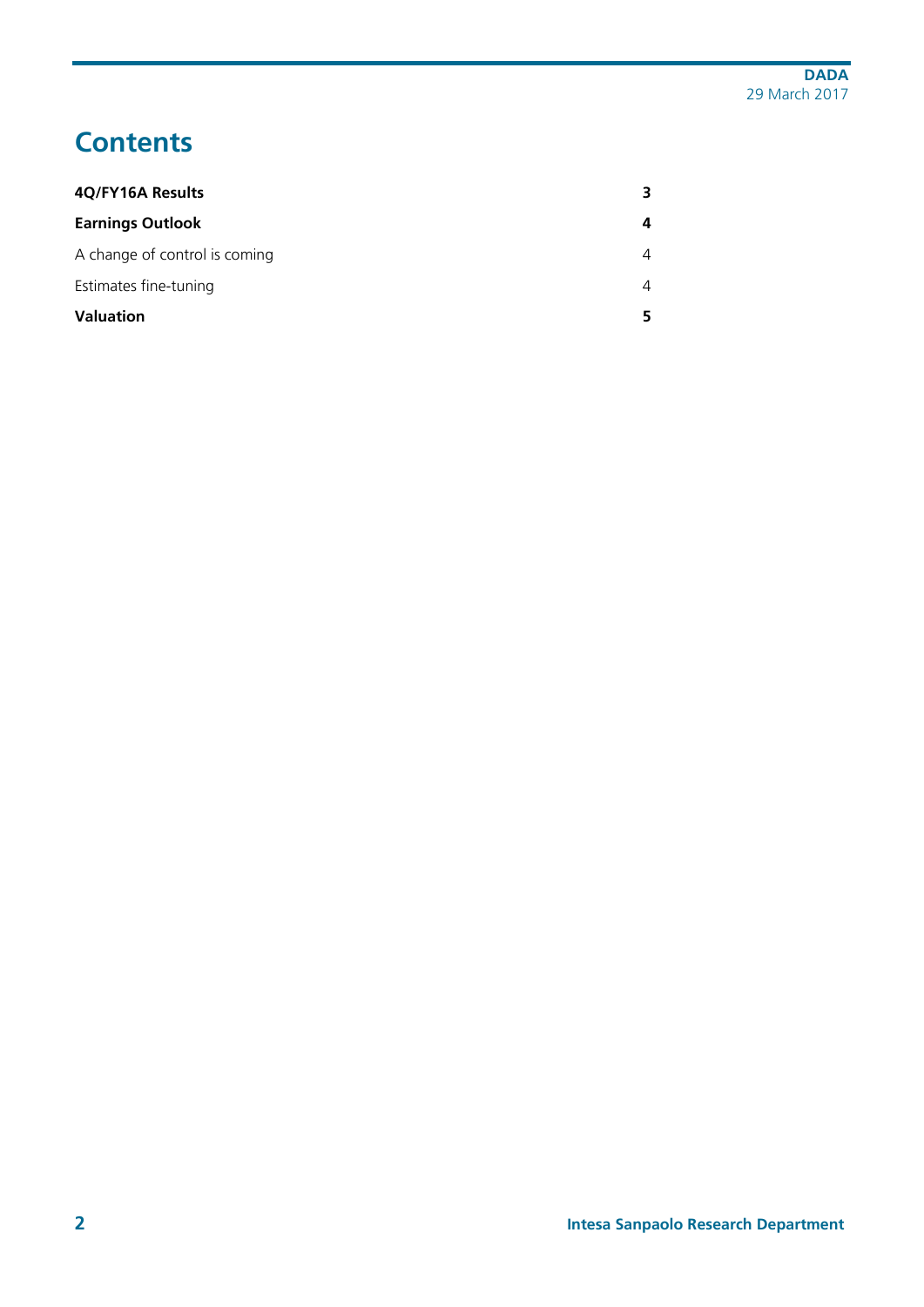# <span id="page-2-0"></span>**4Q/FY16A Results**

DADA released 4Q/FY16A results broadly in line with our estimates. The key points of the results were:

- **Consolidated revenues** increased by around 2.5% yoy to EUR 63.7M (and -1.3% vs. our forecast). We underline that the top-line performance also reflects the adverse trend of the appreciation of the EUR against the GBP (which negatively accounted for EUR 2.8M vs. FY15) and the following changes in the business scope: i) the disposal of the ProAdv BU as of 1 July 2015, which had contributed EUR 1.2M in 1H15; ii) the consolidation of the results of Etinet S.r.l. as of 1 July 2015, which contributed EUR 0.7M to revenue in 1H16; and iii) the consolidation of the results of Sfera Networks S.r.l. as of 1 July 2016, which contributed EUR 1.1M in 2H16. **On a like-for-like basis, revenues would have been up by about 6.2%.**  Lastly, foreign-based activities accounted for 54% of consolidated revenues in FY16A (broadly in line with FY15A);
- **FY16A EBITDA** came in at EUR 10.7M vs. EUR 10.5M in FY15A (and 3.4% below our projection), with the EBITDA margin at 16.7% vs. 16.8% in FY15A, mainly due to the abovementioned adverse trend of the appreciation of the EUR against the GBP;
- DADA posted a FY16A **net profit** of around EUR 0.2M vs. EUR 1.3M in FY15A (and EUR 0.5M in our estimates). We highlight that last year, net profit benefited from the revaluation gains of EUR 2.2M from the transfer of Simply to 4W MarketPlace;
- **Net debt** stood at EUR 29.5M in FY16A (broadly in line with our EUR 29.7M forecast), vs. EUR 27.9M at YE15A and EUR 29.4M at 30 September 2016, mainly reflecting the investment of approximately EUR 3.2M to acquire Sfera Networks S.r.l.

| DADA - 4Q/FY16A results |        |       |           |                               |           |      |      |           |                 |                    |
|-------------------------|--------|-------|-----------|-------------------------------|-----------|------|------|-----------|-----------------|--------------------|
| <b>EUR M</b>            | 4015A  | 4016A |           | yoy % 4Q16E A/E % FY15A FY16A |           |      |      | $yoy \%$  |                 | <b>FY16E</b> A/E % |
| Revenues                | 15.5   | 16.0  | 3.1       | 16.8                          | $-4.9$    | 62.2 | 63.7 | 25        | 64.5            | $-1.3$             |
| <b>EBITDA</b>           | 2.0    | 2.5   | 23.9      | 2.9                           | $-12.9$   | 10.5 | 10.7 | 1.9       | 11 <sub>0</sub> | $-3.4$             |
| EBITDA margin (%)       | 12.9   | 15.6  |           | 17.0                          |           | 16.8 | 16.7 |           | 17.1            |                    |
| <b>EBIT</b>             | 0.1    | 0.8   | ΝM        | 0.7                           | 6.7       | 3.2  | 4.0  | 26.0      | 3.9             | 1.2                |
| Net profit              | $-0.9$ | 0.0   | <b>NM</b> | 0.3                           | <b>NM</b> | 1.3  | 0.2  | <b>NM</b> | 0.5             | NM.                |
| <b>NFP</b>              | 27 9   | 295   |           | 29.7                          |           | 27.9 | 29.5 |           | 29.7            |                    |

NM: not meaningful; A: actual; E: estimates; Source: Companies' data and Intesa Sanpaolo Research estimates

**Consolidated revenues up 2.5% yoy to EUR 63.7M**

**EBITDA at EUR 10.7M**

**EUR 0.2M net profit**

## **Net debt at EUR 29.5M**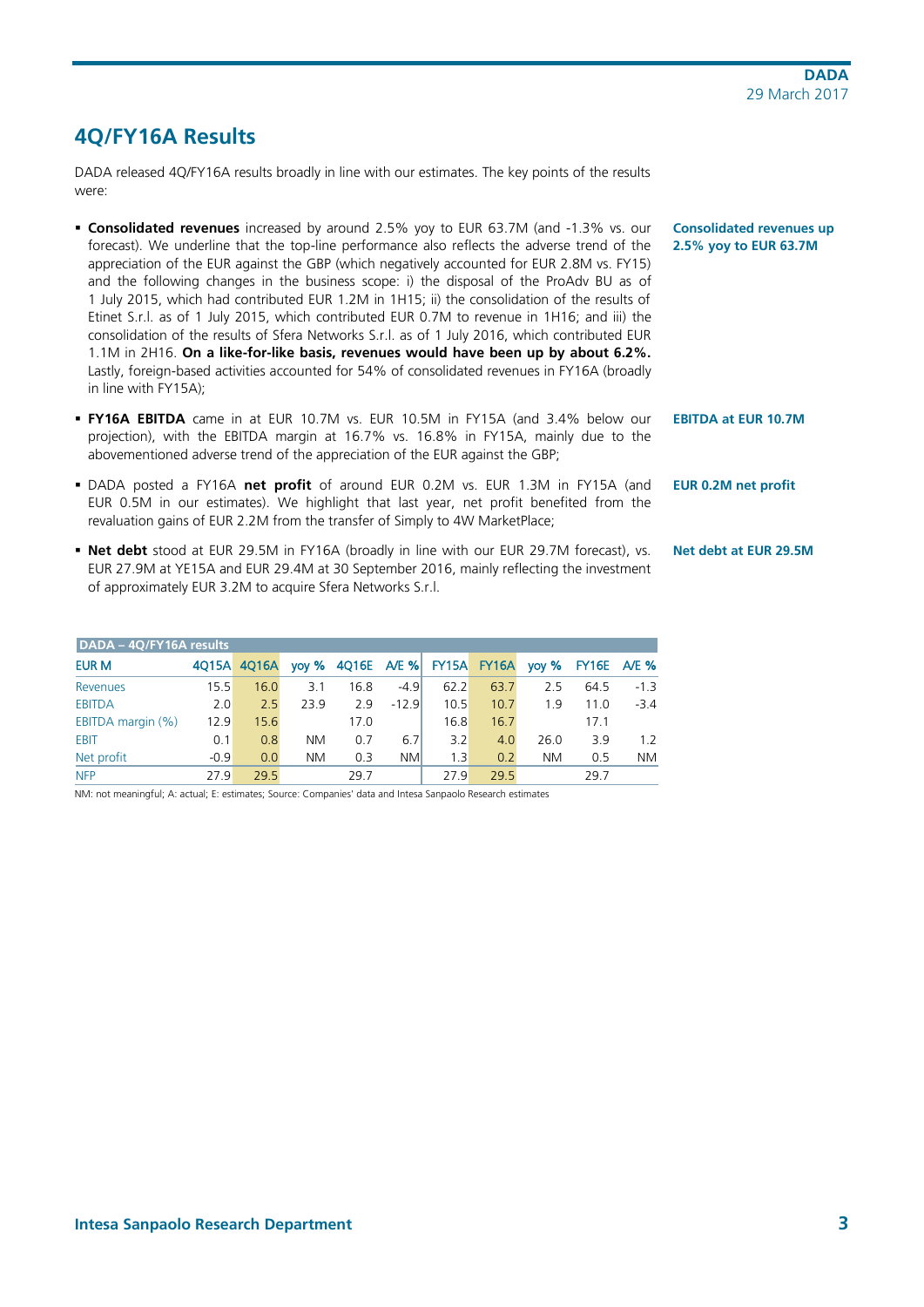# <span id="page-3-0"></span>**Earnings Outlook**

We believe that the good news was the confirmation of the positive organic growth trend, founded on a sound basis. Indeed, on a like for like basis, revenue growth was supported by the positive trend of all the group's key business metrics. In particular, in FY16:

- The customer base topped the 630,000 mark, increasing by 13% yoy;
- New customers were up by 30% yoy;
- New domain registrations increased by around 18% yoy, reaching a total stock of 1.9M domains under management (+6% yoy).

Furthermore, we appreciate the improvement in operating profit in 4Q, which reflects some initial benefits arising from the operating initiatives implemented during the year.

Looking at outlook, in the short term management is focused on increasing the market share in DADA's various geographical areas of operation, broadening the range of services in "we do it for you" mode, and strengthening its position as providers of Cloud, Virtual & Dedicated Servers and IT Managed services. Lastly, during the result's conference call, management provided its 2017 guidance which foresees a mid-single digit revenues increase (on a like-for-like basis), with operating margins expected to grow thanks to renewal dynamics, scale and operating efficiency.

We also underline that in 2017 the group's bottom line should slightly benefit from lower financial charges as DADA recently (December 2016) signed a financing contract with a pool of banks for EUR 22M, with a cost of Euribor 6M + 250bps, i.e. 100bps lower than the current ML credit lines. DADA also renegotiated another EUR 3.5M ML credit line, reducing the spread from 270bps to 240bps, and has opened a new line for EUR 1M at a cost of Euribor 3M + 160bps.

## <span id="page-3-1"></span>**A change of control is coming**

In March, Libero Acquisition announced that it is considering a possible sale of its interest in DADA, currently representing around 69.432% of its share capital.

We remind that Orascom TMT Investments (through its subsidiary Libero Acquisition) acquired DADA from RCS in 2013. Orascom gave the company the security of having a financially-strong shareholder and the clear mission of focusing on the group's core business: the management of the online presence and visibility for small and medium businesses. Now that this latter strategy is completed, we believe that DADA could be an interesting target for a large international player.

## <span id="page-3-2"></span>**Estimates fine-tuning**

Following the FY16A results and management's guidance, we only fine-tuned our 2017E-18E top-line forecasts, while we slightly reduced our assumptions on the weighting of financial charges. We also rolled out our estimates to FY19E.

| DADA – Estimates revision (2017E-19E) |                  |                  |          |                  |                  |        |                  |  |  |
|---------------------------------------|------------------|------------------|----------|------------------|------------------|--------|------------------|--|--|
| <b>EUR M</b>                          | <b>2017E Old</b> | <b>2017E New</b> | $%$ chg. | <b>2018E Old</b> | <b>2018E New</b> | % chg. | <b>2019E New</b> |  |  |
| Revenues                              | 68.1             | 67.1             | $-1.5$   | 71.7             | 70.6             | $-1.5$ | 74.0             |  |  |
| <b>EBITDA</b>                         | 12.3             | 12.1             | $-1.5$   | 13.4             | 13.2             | $-1.5$ | 14.1             |  |  |
| EBITDA margin (%)                     | 18.0             | 18.0             |          | 18.7             | 18.7             |        | 19.1             |  |  |
| <b>EBIT</b>                           | 5.6              | 5.5              | $-1.5$   | 6.7              | 6.8              | 1.7    | 7.8              |  |  |
| EBIT margin (%)                       | 8.2              | 8.2              |          | 9.3              | 9.6              |        | 10.5             |  |  |
| Net profit                            | 1.8              | 1.8              | 0.5      | 2.4              | 2.6              | 5.2    | 3.2              |  |  |
| Net debt                              | 25.6             | 26.0             |          | 20.9             | 22.1             |        | 17.8             |  |  |

E: estimates; Source: Intesa Sanpaolo Research estimates

**Revenue growth supported by positive trend of key business metrics**

**Focus on increasing market share**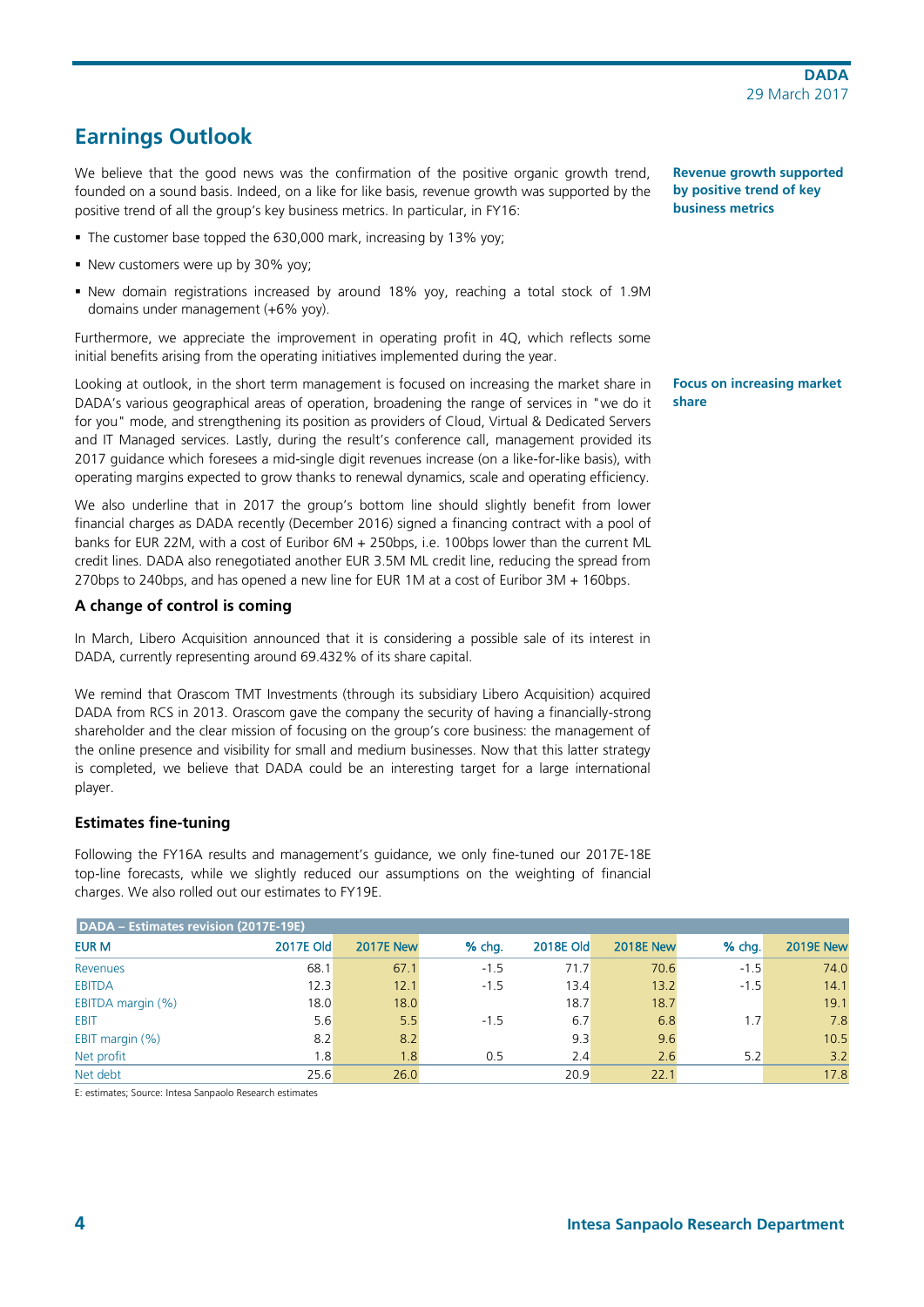# <span id="page-4-0"></span>**Valuation**

We based our valuation of DADA on a DCF model, reflecting the group's specific long-term prospects. Following our estimates fine-tuning, o**ur updated DCF model points to a EUR 4.4/share target price** (from EUR 3.8/share). Based on the difference vs. the current market price, which we underline grew significantly in the last few months (+79% 3M chg.), **we change our recommendation on the stock to HOLD (from Buy).**

The main assumptions of our three-stage DCF model are as follows:

- Explicit period until 2019E, assuming a 2016A-19E revenues CAGR of 5.1% and 2019E EBIT margin at 10.5%;
- An assumed revenues CAGR of 3.6%, an average EBIT margin of 10.5%, a 1x D&A/capex and a stable net working capital to sales ratio at -19.5% over 2020E-23E;
- For the terminal value (2024E), we assume a revenue growth of 1.5% yoy and an EBIT margin of 10.5%. We set a 1.5% perpetuity growth rate to reflect the steady growth expectations;
- For the WACC calculation, we consider a risk-free rate of 2.0%, a risk premium of 6.25%, and a Beta of 1x (source: elaboration on Bloomberg data). As a result, we obtain a WACC at 6.59%.

The following tables summarise our WACC calculation and our DCF model:

| DADA - WACC calculation (%) |      |
|-----------------------------|------|
| Risk-free rate              | 2.00 |
| Equity risk premium         | 6.25 |
| Beta $(x)$ *                | 1.0  |
| Cost of equity              | 8.25 |
| Net cost of debt            | 3.5  |
| Gross cost of debt          | 5.0  |
| Tax rate                    | 30   |
| Gearing                     | 35   |
| <b>WACC</b>                 | 6.59 |

Source: Intesa Sanpaolo Research estimates and \*elaboration on Bloomberg data

| DADA - DCF calculation      |        |        |        |        |        |        |        |        |
|-----------------------------|--------|--------|--------|--------|--------|--------|--------|--------|
| <b>EUR M</b>                | 2017E  | 2018E  | 2019E  | 2020E  | 2021E  | 2022E  | 2023E  | LT     |
| Revenues                    | 67.1   | 70.6   | 74.0   | 77.2   | 80.3   | 83.2   | 85.9   | 87.2   |
| change yoy (%)              | 5.3    | 5.2    | 4.8    | 4.4    | 4.0    | 3.6    | 3.2    | 1.5    |
| <b>EBIT</b>                 | 5.5    | 6.8    | 7.8    | 8.1    | 8.4    | 8.7    | 9.0    | 9.2    |
| EBIT margin (%)             | 8.2    | 9.6    | 10.5   | 10.5   | 10.5   | 10.5   | 10.5   | 10.5   |
| Taxes                       | $-1.2$ | $-1.7$ | $-2.1$ | $-2.4$ | $-2.7$ | $-2.9$ | $-3.0$ | $-3.4$ |
| <b>NOPAT</b>                | 4.3    | 5.1    | 5.6    | 5.7    | 5.8    | 5.9    | 6.0    | 5.8    |
| D&A                         | 6.6    | 6.4    | 6.4    | $-6.4$ | $-6.4$ | $-6.4$ | $-6.4$ |        |
| Capex                       | $-5.5$ | $-6.0$ | $-6.0$ | 6.4    | 6.4    | 6.4    | 6.4    |        |
| NWC changes                 | 0.6    | 0.9    | 0.7    | 0.6    | 0.6    | 0.6    | 0.5    |        |
| Others                      | 0.0    | 0.0    | 0.0    | 0.0    | 0.0    | 0.0    | 0.0    |        |
| <b>FCF</b>                  | 6.0    | 6.4    | 6.6    | 6.3    | 6.4    | 6.4    | 6.5    | 5.8    |
| <b>Discounted FCF</b>       | 5.7    | 5.8    | 5.6    | 5.0    | 4.7    | 4.5    | 4.2    | 3.5    |
| WACC(%)                     | 6.59   |        |        |        |        |        |        |        |
| Perpetuity growth rate (%)  | 1.5    |        |        |        |        |        |        |        |
| NPV of cash flows           | 35.4   |        |        |        |        |        |        |        |
| NPV of terminal value @2024 | 69.1   |        |        |        |        |        |        |        |
| EV                          | 104.6  |        |        |        |        |        |        |        |
| Adj. net debt @ 2016A       | 29.5   |        |        |        |        |        |        |        |
| LT liabilities              | 1.1    |        |        |        |        |        |        |        |
| Equity value                | 73.9   |        |        |        |        |        |        |        |
| N of shares (M)             | 16.7   |        |        |        |        |        |        |        |
| Value per share (EUR)       | 4.4    |        |        |        |        |        |        |        |

E: estimates; Source: Intesa Sanpaolo Research estimates

# **HOLD rating, EUR 4.4/share target price**

#### **Key assumptions**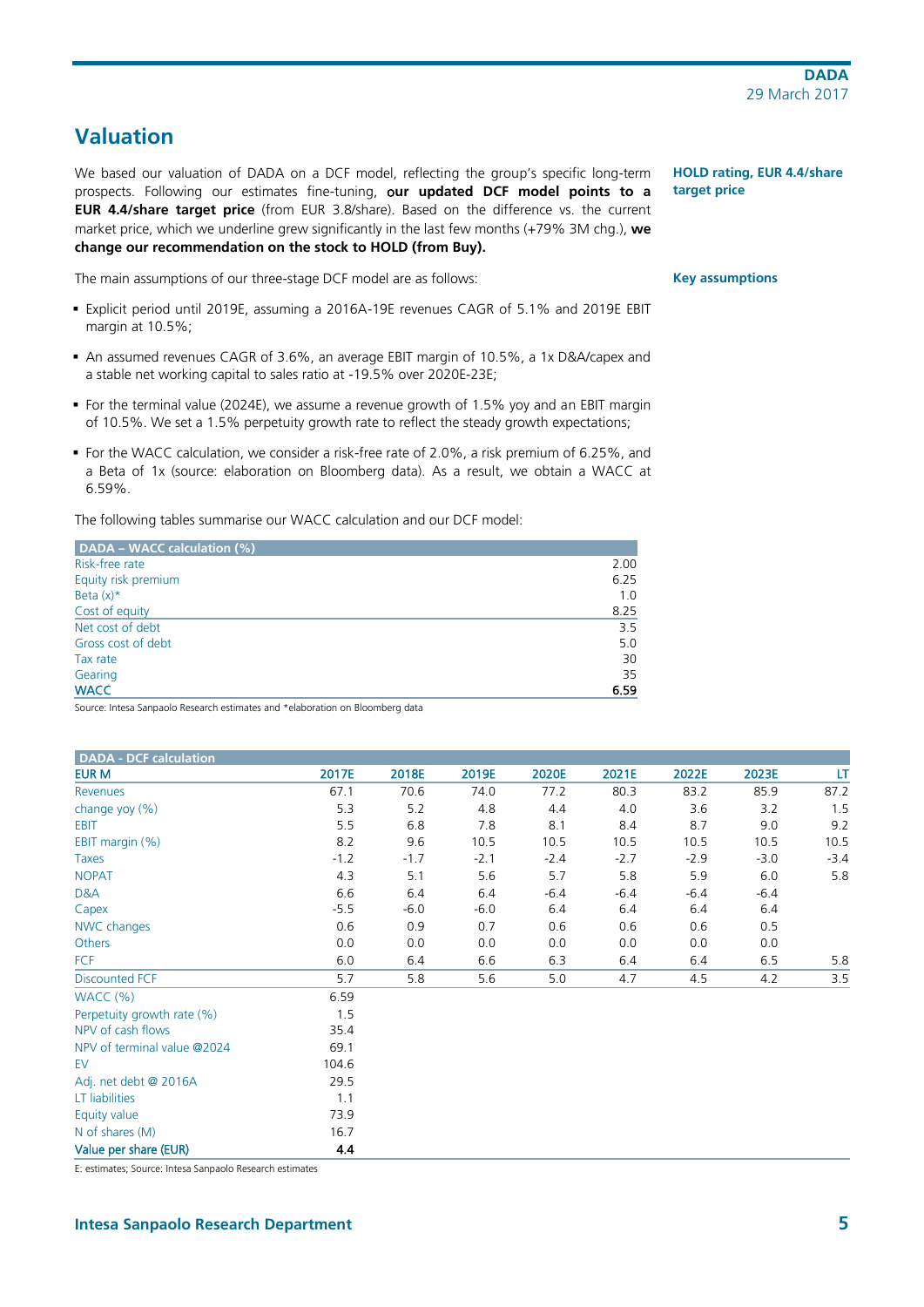| DADA - Sensitivity (EUR/share)             |     |     |     |     |     |
|--------------------------------------------|-----|-----|-----|-----|-----|
| Perpetual growth rate %<br>Discount rate % | 1.0 |     |     | 1.8 | 2.0 |
| 5.59                                       | 5.3 | 5.5 | 5.9 | 6.3 | 6.7 |
| 6.09                                       | 4.6 | 4.8 |     | 5.4 | 5.7 |
| 6.59                                       | 4.1 | 4.2 |     | 4.7 | 4.9 |
| 7.09                                       | 3.6 | 3.7 | 3.9 | 4.1 | 4.3 |
| 7.59                                       | 3.2 | 3.3 | 3.4 | 3.6 | 3.7 |

Source: Intesa Sanpaolo Research estimates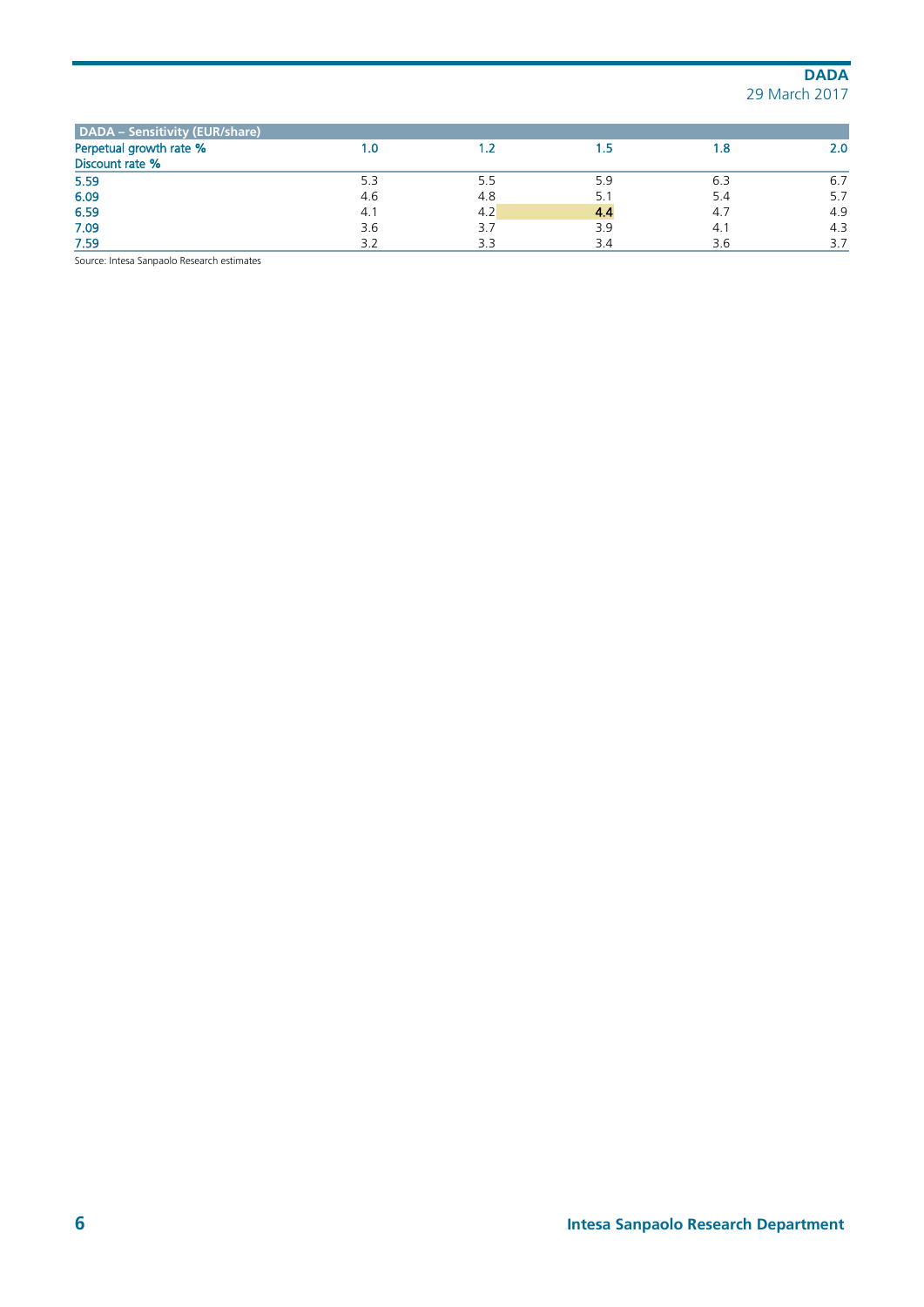| Target price (EUR/sh) Mkt price (EUR/sh) Sector<br>Free float (%)<br><b>Reuters Code</b><br>30.6<br><b>Ord 4.4</b><br><b>Ord 4.68</b><br><b>Software &amp; Computer Services</b><br><b>DA.MI</b><br>2015A<br>2016A<br>2018E<br>2019E<br><b>Values per share (EUR)</b><br>2017E<br>16.68<br>No. ordinary shares (M)<br>16.68<br>16.68<br>16.68<br>16.68<br>No. NC saving/preferred shares (M)<br>0.00<br>0.00<br>0.00<br>0.00<br>0.00<br>16.68<br>16.68<br>16.68<br>16.68<br>16.68<br>Total no. of shares (M)<br>43.35<br>38.17<br>78.13<br>78.13<br>78.13<br>Market cap<br>Adj. EPS<br>0.08<br>0.01<br>0.11<br>0.15<br>0.19<br><b>CFPS</b><br>0.49<br>0.41<br>0.50<br>0.54<br>0.57<br><b>BVPS</b><br>3.6<br>3.2<br>3.3<br>3.4<br>3.6<br>Dividend ord<br>0<br>0<br>0<br>0<br>0<br>2015A<br>2016A<br>2017E<br>2019E<br>Income statement (EUR M)<br>2018E<br>62.20<br>63.70<br>67.10<br>70.59<br>73.98<br><b>Revenues</b><br>10.50<br><b>EBITDA</b><br>10.66<br>12.08<br>13.20<br>14.13<br>3.22<br>3.98<br>5.50<br><b>EBIT</b><br>6.78<br>7.77<br>0.72<br>4.28<br>5.37<br>1.17<br>3.00<br>Pre-tax income<br>1.32<br>0.18<br>2.57<br>3.22<br>Net income<br>1.80<br>1.32<br>3.22<br>0.18<br>1.80<br>2.57<br>Adj. net income<br>2015A<br>2016A<br>2017E<br>2018E<br>2019E<br><b>Cash flow (EUR M)</b><br>Net income before minorities<br>1.3<br>0.2<br>1.8<br>2.6<br>3.2<br>6.7<br>6.6<br>6.9<br>6.4<br>6.4<br>Depreciation and provisions<br>$-1.3$<br>$-0.1$<br>0<br>0<br>0<br>Others/Uses of funds<br>1.2<br>0.7<br>Change in working capital<br>0.6<br>0.9<br>0.7<br>8.2<br>7.4<br>9.0<br>9.9<br>10.2<br>Operating cash flow<br>$-7.3$<br>$-7.4$<br>$-5.5$<br>$-6.0$<br>Capital expenditure<br>-6.0<br>0<br>0<br><b>Financial investments</b><br>0<br>0<br>0<br>Acquisitions and disposals<br>4.8<br>0<br>0<br>0<br>0<br>3.5<br>4.2<br>Free cash flow<br>5.6<br>0.0<br>3.9<br>0<br>0<br>0<br>0<br><b>Dividends</b><br>0<br>$\mathbf 0$<br>$-2.0$<br>0<br>$\mathbf 0$<br>$\mathbf 0$<br>Equity changes & Other non-operating items<br>5.6<br>$-2.0$<br>3.5<br>3.9<br>4.2<br>Net cash flow<br>2015A<br>2016A<br><b>Balance sheet (EUR M)</b><br>2017E<br>2018E<br>2019E<br>82.4<br>78.3<br>Net capital employed<br>87.1<br>80.7<br>79.3<br>0<br>0<br>0<br>0<br>0<br>Net debt/-cash<br>27.9<br>29.5<br>26.0<br>22.1<br>17.8<br>0<br>0<br>0<br>0<br>0<br>59.3<br>52.9<br>54.7<br>57.3<br>60.5<br>0<br>0<br>0<br>0<br>0<br>71.3<br>67.7<br>104.1<br>100.2<br>95.9<br><b>Enterprise value</b><br>2015A<br>2016A<br>2017E<br>2018E<br>2019E<br>Adj. P/E<br>32.7<br><b>NM</b><br>43.4<br>30.4<br>24.3<br><b>P/CFPS</b><br>5.3<br>5.6<br>9.3<br>8.7<br>8.2<br>0.73<br>0.72<br>1.4<br>1.4<br>1.3<br>0<br>0<br>0<br>$\mathbf 0$<br>0<br>Payout (%)<br>0<br>0<br>0<br>$\mathbf 0$<br>$\mathbf 0$<br>Dividend yield (% ord)<br>FCF yield (%)<br>13.0<br>0.1<br>4.5<br>5.0<br>5.4<br><b>EV/sales</b><br>1.1<br>1.6<br>1.3<br>1.1<br>1.4<br>8.6<br><b>EV/EBITDA</b><br>6.8<br>6.3<br>$7.6$<br>$6.8\,$<br>22.1<br>17.0<br>14.8<br>12.4<br>18.9<br>0.82<br>0.82<br>EV/CE<br>1.3<br>1.3<br>1.2<br>2.7<br>2.8<br>2.2<br>1.3<br>1.7<br>8.7<br>7.4<br>3.3<br>4.7<br>2.3<br>D/EBIT<br>2015A<br>2016A<br>2017E<br>2018E<br>2019E<br>16.7<br>16.9<br>18.0<br>18.7<br>19.1<br>5.2<br>6.3<br>8.2<br>9.6<br>10.5<br>84.7<br>40.0<br><b>NM</b><br>40.0<br>40.0<br>Tax rate<br>2.1<br>0.3<br>2.7<br>3.6<br>4.4<br>3.7<br>4.8<br>6.8<br>8.5<br>9.9<br><b>ROCE</b><br><b>ROE</b><br>2.4<br>3.3<br>4.6<br>5.5<br>0.3<br>1.3<br>1.4<br>2.2<br>3.2<br>Interest cover<br>2.7<br>47.0<br>55.8<br>29.5<br>47.5<br>38.5<br>2017E<br>2016A<br>2018E<br>2019E<br>5.2<br>2.4<br>5.3<br>4.8<br>9.3<br>1.6<br>13.3<br>7.0<br>23.6<br>23.2<br>14.6<br>38.1<br>61.2<br><b>NM</b><br>42.4<br>25.5<br>Pre-tax income<br>$-86.6$<br>25.5<br><b>NM</b><br>42.4<br>25.5<br>$-86.6$<br><b>NM</b><br>42.4 | DADA - Key data                      |  |  |  |
|-----------------------------------------------------------------------------------------------------------------------------------------------------------------------------------------------------------------------------------------------------------------------------------------------------------------------------------------------------------------------------------------------------------------------------------------------------------------------------------------------------------------------------------------------------------------------------------------------------------------------------------------------------------------------------------------------------------------------------------------------------------------------------------------------------------------------------------------------------------------------------------------------------------------------------------------------------------------------------------------------------------------------------------------------------------------------------------------------------------------------------------------------------------------------------------------------------------------------------------------------------------------------------------------------------------------------------------------------------------------------------------------------------------------------------------------------------------------------------------------------------------------------------------------------------------------------------------------------------------------------------------------------------------------------------------------------------------------------------------------------------------------------------------------------------------------------------------------------------------------------------------------------------------------------------------------------------------------------------------------------------------------------------------------------------------------------------------------------------------------------------------------------------------------------------------------------------------------------------------------------------------------------------------------------------------------------------------------------------------------------------------------------------------------------------------------------------------------------------------------------------------------------------------------------------------------------------------------------------------------------------------------------------------------------------------------------------------------------------------------------------------------------------------------------------------------------------------------------------------------------------------------------------------------------------------------------------------------------------------------------------------------------------------------------------------------------------------------------------------------------------------------------------------------------------------------------------------------------------------------------------------------------------------------------------------------------------------------------------------------------------------------------------------------------------------------------------------------------------------------------------------------------------------------------------------------------------------------------------------------------------------------------------------------------------------------------------------------------------------------------------------------------------------------------------------------------------------------------------|--------------------------------------|--|--|--|
|                                                                                                                                                                                                                                                                                                                                                                                                                                                                                                                                                                                                                                                                                                                                                                                                                                                                                                                                                                                                                                                                                                                                                                                                                                                                                                                                                                                                                                                                                                                                                                                                                                                                                                                                                                                                                                                                                                                                                                                                                                                                                                                                                                                                                                                                                                                                                                                                                                                                                                                                                                                                                                                                                                                                                                                                                                                                                                                                                                                                                                                                                                                                                                                                                                                                                                                                                                                                                                                                                                                                                                                                                                                                                                                                                                                                                                                     | <b>Rating</b>                        |  |  |  |
|                                                                                                                                                                                                                                                                                                                                                                                                                                                                                                                                                                                                                                                                                                                                                                                                                                                                                                                                                                                                                                                                                                                                                                                                                                                                                                                                                                                                                                                                                                                                                                                                                                                                                                                                                                                                                                                                                                                                                                                                                                                                                                                                                                                                                                                                                                                                                                                                                                                                                                                                                                                                                                                                                                                                                                                                                                                                                                                                                                                                                                                                                                                                                                                                                                                                                                                                                                                                                                                                                                                                                                                                                                                                                                                                                                                                                                                     | <b>HOLD</b>                          |  |  |  |
|                                                                                                                                                                                                                                                                                                                                                                                                                                                                                                                                                                                                                                                                                                                                                                                                                                                                                                                                                                                                                                                                                                                                                                                                                                                                                                                                                                                                                                                                                                                                                                                                                                                                                                                                                                                                                                                                                                                                                                                                                                                                                                                                                                                                                                                                                                                                                                                                                                                                                                                                                                                                                                                                                                                                                                                                                                                                                                                                                                                                                                                                                                                                                                                                                                                                                                                                                                                                                                                                                                                                                                                                                                                                                                                                                                                                                                                     |                                      |  |  |  |
|                                                                                                                                                                                                                                                                                                                                                                                                                                                                                                                                                                                                                                                                                                                                                                                                                                                                                                                                                                                                                                                                                                                                                                                                                                                                                                                                                                                                                                                                                                                                                                                                                                                                                                                                                                                                                                                                                                                                                                                                                                                                                                                                                                                                                                                                                                                                                                                                                                                                                                                                                                                                                                                                                                                                                                                                                                                                                                                                                                                                                                                                                                                                                                                                                                                                                                                                                                                                                                                                                                                                                                                                                                                                                                                                                                                                                                                     |                                      |  |  |  |
|                                                                                                                                                                                                                                                                                                                                                                                                                                                                                                                                                                                                                                                                                                                                                                                                                                                                                                                                                                                                                                                                                                                                                                                                                                                                                                                                                                                                                                                                                                                                                                                                                                                                                                                                                                                                                                                                                                                                                                                                                                                                                                                                                                                                                                                                                                                                                                                                                                                                                                                                                                                                                                                                                                                                                                                                                                                                                                                                                                                                                                                                                                                                                                                                                                                                                                                                                                                                                                                                                                                                                                                                                                                                                                                                                                                                                                                     |                                      |  |  |  |
|                                                                                                                                                                                                                                                                                                                                                                                                                                                                                                                                                                                                                                                                                                                                                                                                                                                                                                                                                                                                                                                                                                                                                                                                                                                                                                                                                                                                                                                                                                                                                                                                                                                                                                                                                                                                                                                                                                                                                                                                                                                                                                                                                                                                                                                                                                                                                                                                                                                                                                                                                                                                                                                                                                                                                                                                                                                                                                                                                                                                                                                                                                                                                                                                                                                                                                                                                                                                                                                                                                                                                                                                                                                                                                                                                                                                                                                     |                                      |  |  |  |
|                                                                                                                                                                                                                                                                                                                                                                                                                                                                                                                                                                                                                                                                                                                                                                                                                                                                                                                                                                                                                                                                                                                                                                                                                                                                                                                                                                                                                                                                                                                                                                                                                                                                                                                                                                                                                                                                                                                                                                                                                                                                                                                                                                                                                                                                                                                                                                                                                                                                                                                                                                                                                                                                                                                                                                                                                                                                                                                                                                                                                                                                                                                                                                                                                                                                                                                                                                                                                                                                                                                                                                                                                                                                                                                                                                                                                                                     |                                      |  |  |  |
|                                                                                                                                                                                                                                                                                                                                                                                                                                                                                                                                                                                                                                                                                                                                                                                                                                                                                                                                                                                                                                                                                                                                                                                                                                                                                                                                                                                                                                                                                                                                                                                                                                                                                                                                                                                                                                                                                                                                                                                                                                                                                                                                                                                                                                                                                                                                                                                                                                                                                                                                                                                                                                                                                                                                                                                                                                                                                                                                                                                                                                                                                                                                                                                                                                                                                                                                                                                                                                                                                                                                                                                                                                                                                                                                                                                                                                                     |                                      |  |  |  |
|                                                                                                                                                                                                                                                                                                                                                                                                                                                                                                                                                                                                                                                                                                                                                                                                                                                                                                                                                                                                                                                                                                                                                                                                                                                                                                                                                                                                                                                                                                                                                                                                                                                                                                                                                                                                                                                                                                                                                                                                                                                                                                                                                                                                                                                                                                                                                                                                                                                                                                                                                                                                                                                                                                                                                                                                                                                                                                                                                                                                                                                                                                                                                                                                                                                                                                                                                                                                                                                                                                                                                                                                                                                                                                                                                                                                                                                     |                                      |  |  |  |
|                                                                                                                                                                                                                                                                                                                                                                                                                                                                                                                                                                                                                                                                                                                                                                                                                                                                                                                                                                                                                                                                                                                                                                                                                                                                                                                                                                                                                                                                                                                                                                                                                                                                                                                                                                                                                                                                                                                                                                                                                                                                                                                                                                                                                                                                                                                                                                                                                                                                                                                                                                                                                                                                                                                                                                                                                                                                                                                                                                                                                                                                                                                                                                                                                                                                                                                                                                                                                                                                                                                                                                                                                                                                                                                                                                                                                                                     |                                      |  |  |  |
|                                                                                                                                                                                                                                                                                                                                                                                                                                                                                                                                                                                                                                                                                                                                                                                                                                                                                                                                                                                                                                                                                                                                                                                                                                                                                                                                                                                                                                                                                                                                                                                                                                                                                                                                                                                                                                                                                                                                                                                                                                                                                                                                                                                                                                                                                                                                                                                                                                                                                                                                                                                                                                                                                                                                                                                                                                                                                                                                                                                                                                                                                                                                                                                                                                                                                                                                                                                                                                                                                                                                                                                                                                                                                                                                                                                                                                                     |                                      |  |  |  |
|                                                                                                                                                                                                                                                                                                                                                                                                                                                                                                                                                                                                                                                                                                                                                                                                                                                                                                                                                                                                                                                                                                                                                                                                                                                                                                                                                                                                                                                                                                                                                                                                                                                                                                                                                                                                                                                                                                                                                                                                                                                                                                                                                                                                                                                                                                                                                                                                                                                                                                                                                                                                                                                                                                                                                                                                                                                                                                                                                                                                                                                                                                                                                                                                                                                                                                                                                                                                                                                                                                                                                                                                                                                                                                                                                                                                                                                     |                                      |  |  |  |
|                                                                                                                                                                                                                                                                                                                                                                                                                                                                                                                                                                                                                                                                                                                                                                                                                                                                                                                                                                                                                                                                                                                                                                                                                                                                                                                                                                                                                                                                                                                                                                                                                                                                                                                                                                                                                                                                                                                                                                                                                                                                                                                                                                                                                                                                                                                                                                                                                                                                                                                                                                                                                                                                                                                                                                                                                                                                                                                                                                                                                                                                                                                                                                                                                                                                                                                                                                                                                                                                                                                                                                                                                                                                                                                                                                                                                                                     |                                      |  |  |  |
|                                                                                                                                                                                                                                                                                                                                                                                                                                                                                                                                                                                                                                                                                                                                                                                                                                                                                                                                                                                                                                                                                                                                                                                                                                                                                                                                                                                                                                                                                                                                                                                                                                                                                                                                                                                                                                                                                                                                                                                                                                                                                                                                                                                                                                                                                                                                                                                                                                                                                                                                                                                                                                                                                                                                                                                                                                                                                                                                                                                                                                                                                                                                                                                                                                                                                                                                                                                                                                                                                                                                                                                                                                                                                                                                                                                                                                                     |                                      |  |  |  |
|                                                                                                                                                                                                                                                                                                                                                                                                                                                                                                                                                                                                                                                                                                                                                                                                                                                                                                                                                                                                                                                                                                                                                                                                                                                                                                                                                                                                                                                                                                                                                                                                                                                                                                                                                                                                                                                                                                                                                                                                                                                                                                                                                                                                                                                                                                                                                                                                                                                                                                                                                                                                                                                                                                                                                                                                                                                                                                                                                                                                                                                                                                                                                                                                                                                                                                                                                                                                                                                                                                                                                                                                                                                                                                                                                                                                                                                     |                                      |  |  |  |
|                                                                                                                                                                                                                                                                                                                                                                                                                                                                                                                                                                                                                                                                                                                                                                                                                                                                                                                                                                                                                                                                                                                                                                                                                                                                                                                                                                                                                                                                                                                                                                                                                                                                                                                                                                                                                                                                                                                                                                                                                                                                                                                                                                                                                                                                                                                                                                                                                                                                                                                                                                                                                                                                                                                                                                                                                                                                                                                                                                                                                                                                                                                                                                                                                                                                                                                                                                                                                                                                                                                                                                                                                                                                                                                                                                                                                                                     |                                      |  |  |  |
|                                                                                                                                                                                                                                                                                                                                                                                                                                                                                                                                                                                                                                                                                                                                                                                                                                                                                                                                                                                                                                                                                                                                                                                                                                                                                                                                                                                                                                                                                                                                                                                                                                                                                                                                                                                                                                                                                                                                                                                                                                                                                                                                                                                                                                                                                                                                                                                                                                                                                                                                                                                                                                                                                                                                                                                                                                                                                                                                                                                                                                                                                                                                                                                                                                                                                                                                                                                                                                                                                                                                                                                                                                                                                                                                                                                                                                                     |                                      |  |  |  |
|                                                                                                                                                                                                                                                                                                                                                                                                                                                                                                                                                                                                                                                                                                                                                                                                                                                                                                                                                                                                                                                                                                                                                                                                                                                                                                                                                                                                                                                                                                                                                                                                                                                                                                                                                                                                                                                                                                                                                                                                                                                                                                                                                                                                                                                                                                                                                                                                                                                                                                                                                                                                                                                                                                                                                                                                                                                                                                                                                                                                                                                                                                                                                                                                                                                                                                                                                                                                                                                                                                                                                                                                                                                                                                                                                                                                                                                     |                                      |  |  |  |
|                                                                                                                                                                                                                                                                                                                                                                                                                                                                                                                                                                                                                                                                                                                                                                                                                                                                                                                                                                                                                                                                                                                                                                                                                                                                                                                                                                                                                                                                                                                                                                                                                                                                                                                                                                                                                                                                                                                                                                                                                                                                                                                                                                                                                                                                                                                                                                                                                                                                                                                                                                                                                                                                                                                                                                                                                                                                                                                                                                                                                                                                                                                                                                                                                                                                                                                                                                                                                                                                                                                                                                                                                                                                                                                                                                                                                                                     |                                      |  |  |  |
|                                                                                                                                                                                                                                                                                                                                                                                                                                                                                                                                                                                                                                                                                                                                                                                                                                                                                                                                                                                                                                                                                                                                                                                                                                                                                                                                                                                                                                                                                                                                                                                                                                                                                                                                                                                                                                                                                                                                                                                                                                                                                                                                                                                                                                                                                                                                                                                                                                                                                                                                                                                                                                                                                                                                                                                                                                                                                                                                                                                                                                                                                                                                                                                                                                                                                                                                                                                                                                                                                                                                                                                                                                                                                                                                                                                                                                                     |                                      |  |  |  |
|                                                                                                                                                                                                                                                                                                                                                                                                                                                                                                                                                                                                                                                                                                                                                                                                                                                                                                                                                                                                                                                                                                                                                                                                                                                                                                                                                                                                                                                                                                                                                                                                                                                                                                                                                                                                                                                                                                                                                                                                                                                                                                                                                                                                                                                                                                                                                                                                                                                                                                                                                                                                                                                                                                                                                                                                                                                                                                                                                                                                                                                                                                                                                                                                                                                                                                                                                                                                                                                                                                                                                                                                                                                                                                                                                                                                                                                     |                                      |  |  |  |
|                                                                                                                                                                                                                                                                                                                                                                                                                                                                                                                                                                                                                                                                                                                                                                                                                                                                                                                                                                                                                                                                                                                                                                                                                                                                                                                                                                                                                                                                                                                                                                                                                                                                                                                                                                                                                                                                                                                                                                                                                                                                                                                                                                                                                                                                                                                                                                                                                                                                                                                                                                                                                                                                                                                                                                                                                                                                                                                                                                                                                                                                                                                                                                                                                                                                                                                                                                                                                                                                                                                                                                                                                                                                                                                                                                                                                                                     |                                      |  |  |  |
|                                                                                                                                                                                                                                                                                                                                                                                                                                                                                                                                                                                                                                                                                                                                                                                                                                                                                                                                                                                                                                                                                                                                                                                                                                                                                                                                                                                                                                                                                                                                                                                                                                                                                                                                                                                                                                                                                                                                                                                                                                                                                                                                                                                                                                                                                                                                                                                                                                                                                                                                                                                                                                                                                                                                                                                                                                                                                                                                                                                                                                                                                                                                                                                                                                                                                                                                                                                                                                                                                                                                                                                                                                                                                                                                                                                                                                                     |                                      |  |  |  |
|                                                                                                                                                                                                                                                                                                                                                                                                                                                                                                                                                                                                                                                                                                                                                                                                                                                                                                                                                                                                                                                                                                                                                                                                                                                                                                                                                                                                                                                                                                                                                                                                                                                                                                                                                                                                                                                                                                                                                                                                                                                                                                                                                                                                                                                                                                                                                                                                                                                                                                                                                                                                                                                                                                                                                                                                                                                                                                                                                                                                                                                                                                                                                                                                                                                                                                                                                                                                                                                                                                                                                                                                                                                                                                                                                                                                                                                     |                                      |  |  |  |
|                                                                                                                                                                                                                                                                                                                                                                                                                                                                                                                                                                                                                                                                                                                                                                                                                                                                                                                                                                                                                                                                                                                                                                                                                                                                                                                                                                                                                                                                                                                                                                                                                                                                                                                                                                                                                                                                                                                                                                                                                                                                                                                                                                                                                                                                                                                                                                                                                                                                                                                                                                                                                                                                                                                                                                                                                                                                                                                                                                                                                                                                                                                                                                                                                                                                                                                                                                                                                                                                                                                                                                                                                                                                                                                                                                                                                                                     |                                      |  |  |  |
|                                                                                                                                                                                                                                                                                                                                                                                                                                                                                                                                                                                                                                                                                                                                                                                                                                                                                                                                                                                                                                                                                                                                                                                                                                                                                                                                                                                                                                                                                                                                                                                                                                                                                                                                                                                                                                                                                                                                                                                                                                                                                                                                                                                                                                                                                                                                                                                                                                                                                                                                                                                                                                                                                                                                                                                                                                                                                                                                                                                                                                                                                                                                                                                                                                                                                                                                                                                                                                                                                                                                                                                                                                                                                                                                                                                                                                                     |                                      |  |  |  |
|                                                                                                                                                                                                                                                                                                                                                                                                                                                                                                                                                                                                                                                                                                                                                                                                                                                                                                                                                                                                                                                                                                                                                                                                                                                                                                                                                                                                                                                                                                                                                                                                                                                                                                                                                                                                                                                                                                                                                                                                                                                                                                                                                                                                                                                                                                                                                                                                                                                                                                                                                                                                                                                                                                                                                                                                                                                                                                                                                                                                                                                                                                                                                                                                                                                                                                                                                                                                                                                                                                                                                                                                                                                                                                                                                                                                                                                     |                                      |  |  |  |
|                                                                                                                                                                                                                                                                                                                                                                                                                                                                                                                                                                                                                                                                                                                                                                                                                                                                                                                                                                                                                                                                                                                                                                                                                                                                                                                                                                                                                                                                                                                                                                                                                                                                                                                                                                                                                                                                                                                                                                                                                                                                                                                                                                                                                                                                                                                                                                                                                                                                                                                                                                                                                                                                                                                                                                                                                                                                                                                                                                                                                                                                                                                                                                                                                                                                                                                                                                                                                                                                                                                                                                                                                                                                                                                                                                                                                                                     |                                      |  |  |  |
|                                                                                                                                                                                                                                                                                                                                                                                                                                                                                                                                                                                                                                                                                                                                                                                                                                                                                                                                                                                                                                                                                                                                                                                                                                                                                                                                                                                                                                                                                                                                                                                                                                                                                                                                                                                                                                                                                                                                                                                                                                                                                                                                                                                                                                                                                                                                                                                                                                                                                                                                                                                                                                                                                                                                                                                                                                                                                                                                                                                                                                                                                                                                                                                                                                                                                                                                                                                                                                                                                                                                                                                                                                                                                                                                                                                                                                                     |                                      |  |  |  |
|                                                                                                                                                                                                                                                                                                                                                                                                                                                                                                                                                                                                                                                                                                                                                                                                                                                                                                                                                                                                                                                                                                                                                                                                                                                                                                                                                                                                                                                                                                                                                                                                                                                                                                                                                                                                                                                                                                                                                                                                                                                                                                                                                                                                                                                                                                                                                                                                                                                                                                                                                                                                                                                                                                                                                                                                                                                                                                                                                                                                                                                                                                                                                                                                                                                                                                                                                                                                                                                                                                                                                                                                                                                                                                                                                                                                                                                     |                                      |  |  |  |
|                                                                                                                                                                                                                                                                                                                                                                                                                                                                                                                                                                                                                                                                                                                                                                                                                                                                                                                                                                                                                                                                                                                                                                                                                                                                                                                                                                                                                                                                                                                                                                                                                                                                                                                                                                                                                                                                                                                                                                                                                                                                                                                                                                                                                                                                                                                                                                                                                                                                                                                                                                                                                                                                                                                                                                                                                                                                                                                                                                                                                                                                                                                                                                                                                                                                                                                                                                                                                                                                                                                                                                                                                                                                                                                                                                                                                                                     |                                      |  |  |  |
|                                                                                                                                                                                                                                                                                                                                                                                                                                                                                                                                                                                                                                                                                                                                                                                                                                                                                                                                                                                                                                                                                                                                                                                                                                                                                                                                                                                                                                                                                                                                                                                                                                                                                                                                                                                                                                                                                                                                                                                                                                                                                                                                                                                                                                                                                                                                                                                                                                                                                                                                                                                                                                                                                                                                                                                                                                                                                                                                                                                                                                                                                                                                                                                                                                                                                                                                                                                                                                                                                                                                                                                                                                                                                                                                                                                                                                                     |                                      |  |  |  |
|                                                                                                                                                                                                                                                                                                                                                                                                                                                                                                                                                                                                                                                                                                                                                                                                                                                                                                                                                                                                                                                                                                                                                                                                                                                                                                                                                                                                                                                                                                                                                                                                                                                                                                                                                                                                                                                                                                                                                                                                                                                                                                                                                                                                                                                                                                                                                                                                                                                                                                                                                                                                                                                                                                                                                                                                                                                                                                                                                                                                                                                                                                                                                                                                                                                                                                                                                                                                                                                                                                                                                                                                                                                                                                                                                                                                                                                     |                                      |  |  |  |
|                                                                                                                                                                                                                                                                                                                                                                                                                                                                                                                                                                                                                                                                                                                                                                                                                                                                                                                                                                                                                                                                                                                                                                                                                                                                                                                                                                                                                                                                                                                                                                                                                                                                                                                                                                                                                                                                                                                                                                                                                                                                                                                                                                                                                                                                                                                                                                                                                                                                                                                                                                                                                                                                                                                                                                                                                                                                                                                                                                                                                                                                                                                                                                                                                                                                                                                                                                                                                                                                                                                                                                                                                                                                                                                                                                                                                                                     |                                      |  |  |  |
|                                                                                                                                                                                                                                                                                                                                                                                                                                                                                                                                                                                                                                                                                                                                                                                                                                                                                                                                                                                                                                                                                                                                                                                                                                                                                                                                                                                                                                                                                                                                                                                                                                                                                                                                                                                                                                                                                                                                                                                                                                                                                                                                                                                                                                                                                                                                                                                                                                                                                                                                                                                                                                                                                                                                                                                                                                                                                                                                                                                                                                                                                                                                                                                                                                                                                                                                                                                                                                                                                                                                                                                                                                                                                                                                                                                                                                                     | of which associates                  |  |  |  |
|                                                                                                                                                                                                                                                                                                                                                                                                                                                                                                                                                                                                                                                                                                                                                                                                                                                                                                                                                                                                                                                                                                                                                                                                                                                                                                                                                                                                                                                                                                                                                                                                                                                                                                                                                                                                                                                                                                                                                                                                                                                                                                                                                                                                                                                                                                                                                                                                                                                                                                                                                                                                                                                                                                                                                                                                                                                                                                                                                                                                                                                                                                                                                                                                                                                                                                                                                                                                                                                                                                                                                                                                                                                                                                                                                                                                                                                     |                                      |  |  |  |
|                                                                                                                                                                                                                                                                                                                                                                                                                                                                                                                                                                                                                                                                                                                                                                                                                                                                                                                                                                                                                                                                                                                                                                                                                                                                                                                                                                                                                                                                                                                                                                                                                                                                                                                                                                                                                                                                                                                                                                                                                                                                                                                                                                                                                                                                                                                                                                                                                                                                                                                                                                                                                                                                                                                                                                                                                                                                                                                                                                                                                                                                                                                                                                                                                                                                                                                                                                                                                                                                                                                                                                                                                                                                                                                                                                                                                                                     | <b>Minorities</b>                    |  |  |  |
|                                                                                                                                                                                                                                                                                                                                                                                                                                                                                                                                                                                                                                                                                                                                                                                                                                                                                                                                                                                                                                                                                                                                                                                                                                                                                                                                                                                                                                                                                                                                                                                                                                                                                                                                                                                                                                                                                                                                                                                                                                                                                                                                                                                                                                                                                                                                                                                                                                                                                                                                                                                                                                                                                                                                                                                                                                                                                                                                                                                                                                                                                                                                                                                                                                                                                                                                                                                                                                                                                                                                                                                                                                                                                                                                                                                                                                                     | Net equity                           |  |  |  |
|                                                                                                                                                                                                                                                                                                                                                                                                                                                                                                                                                                                                                                                                                                                                                                                                                                                                                                                                                                                                                                                                                                                                                                                                                                                                                                                                                                                                                                                                                                                                                                                                                                                                                                                                                                                                                                                                                                                                                                                                                                                                                                                                                                                                                                                                                                                                                                                                                                                                                                                                                                                                                                                                                                                                                                                                                                                                                                                                                                                                                                                                                                                                                                                                                                                                                                                                                                                                                                                                                                                                                                                                                                                                                                                                                                                                                                                     | <b>Minorities value</b>              |  |  |  |
|                                                                                                                                                                                                                                                                                                                                                                                                                                                                                                                                                                                                                                                                                                                                                                                                                                                                                                                                                                                                                                                                                                                                                                                                                                                                                                                                                                                                                                                                                                                                                                                                                                                                                                                                                                                                                                                                                                                                                                                                                                                                                                                                                                                                                                                                                                                                                                                                                                                                                                                                                                                                                                                                                                                                                                                                                                                                                                                                                                                                                                                                                                                                                                                                                                                                                                                                                                                                                                                                                                                                                                                                                                                                                                                                                                                                                                                     |                                      |  |  |  |
|                                                                                                                                                                                                                                                                                                                                                                                                                                                                                                                                                                                                                                                                                                                                                                                                                                                                                                                                                                                                                                                                                                                                                                                                                                                                                                                                                                                                                                                                                                                                                                                                                                                                                                                                                                                                                                                                                                                                                                                                                                                                                                                                                                                                                                                                                                                                                                                                                                                                                                                                                                                                                                                                                                                                                                                                                                                                                                                                                                                                                                                                                                                                                                                                                                                                                                                                                                                                                                                                                                                                                                                                                                                                                                                                                                                                                                                     | <b>Stock market ratios (x)</b>       |  |  |  |
|                                                                                                                                                                                                                                                                                                                                                                                                                                                                                                                                                                                                                                                                                                                                                                                                                                                                                                                                                                                                                                                                                                                                                                                                                                                                                                                                                                                                                                                                                                                                                                                                                                                                                                                                                                                                                                                                                                                                                                                                                                                                                                                                                                                                                                                                                                                                                                                                                                                                                                                                                                                                                                                                                                                                                                                                                                                                                                                                                                                                                                                                                                                                                                                                                                                                                                                                                                                                                                                                                                                                                                                                                                                                                                                                                                                                                                                     |                                      |  |  |  |
|                                                                                                                                                                                                                                                                                                                                                                                                                                                                                                                                                                                                                                                                                                                                                                                                                                                                                                                                                                                                                                                                                                                                                                                                                                                                                                                                                                                                                                                                                                                                                                                                                                                                                                                                                                                                                                                                                                                                                                                                                                                                                                                                                                                                                                                                                                                                                                                                                                                                                                                                                                                                                                                                                                                                                                                                                                                                                                                                                                                                                                                                                                                                                                                                                                                                                                                                                                                                                                                                                                                                                                                                                                                                                                                                                                                                                                                     |                                      |  |  |  |
|                                                                                                                                                                                                                                                                                                                                                                                                                                                                                                                                                                                                                                                                                                                                                                                                                                                                                                                                                                                                                                                                                                                                                                                                                                                                                                                                                                                                                                                                                                                                                                                                                                                                                                                                                                                                                                                                                                                                                                                                                                                                                                                                                                                                                                                                                                                                                                                                                                                                                                                                                                                                                                                                                                                                                                                                                                                                                                                                                                                                                                                                                                                                                                                                                                                                                                                                                                                                                                                                                                                                                                                                                                                                                                                                                                                                                                                     | <b>P/BVPS</b>                        |  |  |  |
|                                                                                                                                                                                                                                                                                                                                                                                                                                                                                                                                                                                                                                                                                                                                                                                                                                                                                                                                                                                                                                                                                                                                                                                                                                                                                                                                                                                                                                                                                                                                                                                                                                                                                                                                                                                                                                                                                                                                                                                                                                                                                                                                                                                                                                                                                                                                                                                                                                                                                                                                                                                                                                                                                                                                                                                                                                                                                                                                                                                                                                                                                                                                                                                                                                                                                                                                                                                                                                                                                                                                                                                                                                                                                                                                                                                                                                                     |                                      |  |  |  |
|                                                                                                                                                                                                                                                                                                                                                                                                                                                                                                                                                                                                                                                                                                                                                                                                                                                                                                                                                                                                                                                                                                                                                                                                                                                                                                                                                                                                                                                                                                                                                                                                                                                                                                                                                                                                                                                                                                                                                                                                                                                                                                                                                                                                                                                                                                                                                                                                                                                                                                                                                                                                                                                                                                                                                                                                                                                                                                                                                                                                                                                                                                                                                                                                                                                                                                                                                                                                                                                                                                                                                                                                                                                                                                                                                                                                                                                     |                                      |  |  |  |
|                                                                                                                                                                                                                                                                                                                                                                                                                                                                                                                                                                                                                                                                                                                                                                                                                                                                                                                                                                                                                                                                                                                                                                                                                                                                                                                                                                                                                                                                                                                                                                                                                                                                                                                                                                                                                                                                                                                                                                                                                                                                                                                                                                                                                                                                                                                                                                                                                                                                                                                                                                                                                                                                                                                                                                                                                                                                                                                                                                                                                                                                                                                                                                                                                                                                                                                                                                                                                                                                                                                                                                                                                                                                                                                                                                                                                                                     |                                      |  |  |  |
|                                                                                                                                                                                                                                                                                                                                                                                                                                                                                                                                                                                                                                                                                                                                                                                                                                                                                                                                                                                                                                                                                                                                                                                                                                                                                                                                                                                                                                                                                                                                                                                                                                                                                                                                                                                                                                                                                                                                                                                                                                                                                                                                                                                                                                                                                                                                                                                                                                                                                                                                                                                                                                                                                                                                                                                                                                                                                                                                                                                                                                                                                                                                                                                                                                                                                                                                                                                                                                                                                                                                                                                                                                                                                                                                                                                                                                                     |                                      |  |  |  |
|                                                                                                                                                                                                                                                                                                                                                                                                                                                                                                                                                                                                                                                                                                                                                                                                                                                                                                                                                                                                                                                                                                                                                                                                                                                                                                                                                                                                                                                                                                                                                                                                                                                                                                                                                                                                                                                                                                                                                                                                                                                                                                                                                                                                                                                                                                                                                                                                                                                                                                                                                                                                                                                                                                                                                                                                                                                                                                                                                                                                                                                                                                                                                                                                                                                                                                                                                                                                                                                                                                                                                                                                                                                                                                                                                                                                                                                     |                                      |  |  |  |
|                                                                                                                                                                                                                                                                                                                                                                                                                                                                                                                                                                                                                                                                                                                                                                                                                                                                                                                                                                                                                                                                                                                                                                                                                                                                                                                                                                                                                                                                                                                                                                                                                                                                                                                                                                                                                                                                                                                                                                                                                                                                                                                                                                                                                                                                                                                                                                                                                                                                                                                                                                                                                                                                                                                                                                                                                                                                                                                                                                                                                                                                                                                                                                                                                                                                                                                                                                                                                                                                                                                                                                                                                                                                                                                                                                                                                                                     | EV/EBIT                              |  |  |  |
|                                                                                                                                                                                                                                                                                                                                                                                                                                                                                                                                                                                                                                                                                                                                                                                                                                                                                                                                                                                                                                                                                                                                                                                                                                                                                                                                                                                                                                                                                                                                                                                                                                                                                                                                                                                                                                                                                                                                                                                                                                                                                                                                                                                                                                                                                                                                                                                                                                                                                                                                                                                                                                                                                                                                                                                                                                                                                                                                                                                                                                                                                                                                                                                                                                                                                                                                                                                                                                                                                                                                                                                                                                                                                                                                                                                                                                                     |                                      |  |  |  |
|                                                                                                                                                                                                                                                                                                                                                                                                                                                                                                                                                                                                                                                                                                                                                                                                                                                                                                                                                                                                                                                                                                                                                                                                                                                                                                                                                                                                                                                                                                                                                                                                                                                                                                                                                                                                                                                                                                                                                                                                                                                                                                                                                                                                                                                                                                                                                                                                                                                                                                                                                                                                                                                                                                                                                                                                                                                                                                                                                                                                                                                                                                                                                                                                                                                                                                                                                                                                                                                                                                                                                                                                                                                                                                                                                                                                                                                     | <b>D/EBITDA</b>                      |  |  |  |
|                                                                                                                                                                                                                                                                                                                                                                                                                                                                                                                                                                                                                                                                                                                                                                                                                                                                                                                                                                                                                                                                                                                                                                                                                                                                                                                                                                                                                                                                                                                                                                                                                                                                                                                                                                                                                                                                                                                                                                                                                                                                                                                                                                                                                                                                                                                                                                                                                                                                                                                                                                                                                                                                                                                                                                                                                                                                                                                                                                                                                                                                                                                                                                                                                                                                                                                                                                                                                                                                                                                                                                                                                                                                                                                                                                                                                                                     |                                      |  |  |  |
|                                                                                                                                                                                                                                                                                                                                                                                                                                                                                                                                                                                                                                                                                                                                                                                                                                                                                                                                                                                                                                                                                                                                                                                                                                                                                                                                                                                                                                                                                                                                                                                                                                                                                                                                                                                                                                                                                                                                                                                                                                                                                                                                                                                                                                                                                                                                                                                                                                                                                                                                                                                                                                                                                                                                                                                                                                                                                                                                                                                                                                                                                                                                                                                                                                                                                                                                                                                                                                                                                                                                                                                                                                                                                                                                                                                                                                                     | Profitability & financial ratios (%) |  |  |  |
|                                                                                                                                                                                                                                                                                                                                                                                                                                                                                                                                                                                                                                                                                                                                                                                                                                                                                                                                                                                                                                                                                                                                                                                                                                                                                                                                                                                                                                                                                                                                                                                                                                                                                                                                                                                                                                                                                                                                                                                                                                                                                                                                                                                                                                                                                                                                                                                                                                                                                                                                                                                                                                                                                                                                                                                                                                                                                                                                                                                                                                                                                                                                                                                                                                                                                                                                                                                                                                                                                                                                                                                                                                                                                                                                                                                                                                                     | <b>EBITDA</b> margin                 |  |  |  |
|                                                                                                                                                                                                                                                                                                                                                                                                                                                                                                                                                                                                                                                                                                                                                                                                                                                                                                                                                                                                                                                                                                                                                                                                                                                                                                                                                                                                                                                                                                                                                                                                                                                                                                                                                                                                                                                                                                                                                                                                                                                                                                                                                                                                                                                                                                                                                                                                                                                                                                                                                                                                                                                                                                                                                                                                                                                                                                                                                                                                                                                                                                                                                                                                                                                                                                                                                                                                                                                                                                                                                                                                                                                                                                                                                                                                                                                     | <b>EBIT</b> margin                   |  |  |  |
|                                                                                                                                                                                                                                                                                                                                                                                                                                                                                                                                                                                                                                                                                                                                                                                                                                                                                                                                                                                                                                                                                                                                                                                                                                                                                                                                                                                                                                                                                                                                                                                                                                                                                                                                                                                                                                                                                                                                                                                                                                                                                                                                                                                                                                                                                                                                                                                                                                                                                                                                                                                                                                                                                                                                                                                                                                                                                                                                                                                                                                                                                                                                                                                                                                                                                                                                                                                                                                                                                                                                                                                                                                                                                                                                                                                                                                                     |                                      |  |  |  |
|                                                                                                                                                                                                                                                                                                                                                                                                                                                                                                                                                                                                                                                                                                                                                                                                                                                                                                                                                                                                                                                                                                                                                                                                                                                                                                                                                                                                                                                                                                                                                                                                                                                                                                                                                                                                                                                                                                                                                                                                                                                                                                                                                                                                                                                                                                                                                                                                                                                                                                                                                                                                                                                                                                                                                                                                                                                                                                                                                                                                                                                                                                                                                                                                                                                                                                                                                                                                                                                                                                                                                                                                                                                                                                                                                                                                                                                     | Net income margin                    |  |  |  |
|                                                                                                                                                                                                                                                                                                                                                                                                                                                                                                                                                                                                                                                                                                                                                                                                                                                                                                                                                                                                                                                                                                                                                                                                                                                                                                                                                                                                                                                                                                                                                                                                                                                                                                                                                                                                                                                                                                                                                                                                                                                                                                                                                                                                                                                                                                                                                                                                                                                                                                                                                                                                                                                                                                                                                                                                                                                                                                                                                                                                                                                                                                                                                                                                                                                                                                                                                                                                                                                                                                                                                                                                                                                                                                                                                                                                                                                     |                                      |  |  |  |
|                                                                                                                                                                                                                                                                                                                                                                                                                                                                                                                                                                                                                                                                                                                                                                                                                                                                                                                                                                                                                                                                                                                                                                                                                                                                                                                                                                                                                                                                                                                                                                                                                                                                                                                                                                                                                                                                                                                                                                                                                                                                                                                                                                                                                                                                                                                                                                                                                                                                                                                                                                                                                                                                                                                                                                                                                                                                                                                                                                                                                                                                                                                                                                                                                                                                                                                                                                                                                                                                                                                                                                                                                                                                                                                                                                                                                                                     |                                      |  |  |  |
|                                                                                                                                                                                                                                                                                                                                                                                                                                                                                                                                                                                                                                                                                                                                                                                                                                                                                                                                                                                                                                                                                                                                                                                                                                                                                                                                                                                                                                                                                                                                                                                                                                                                                                                                                                                                                                                                                                                                                                                                                                                                                                                                                                                                                                                                                                                                                                                                                                                                                                                                                                                                                                                                                                                                                                                                                                                                                                                                                                                                                                                                                                                                                                                                                                                                                                                                                                                                                                                                                                                                                                                                                                                                                                                                                                                                                                                     |                                      |  |  |  |
|                                                                                                                                                                                                                                                                                                                                                                                                                                                                                                                                                                                                                                                                                                                                                                                                                                                                                                                                                                                                                                                                                                                                                                                                                                                                                                                                                                                                                                                                                                                                                                                                                                                                                                                                                                                                                                                                                                                                                                                                                                                                                                                                                                                                                                                                                                                                                                                                                                                                                                                                                                                                                                                                                                                                                                                                                                                                                                                                                                                                                                                                                                                                                                                                                                                                                                                                                                                                                                                                                                                                                                                                                                                                                                                                                                                                                                                     | Debt/equity ratio                    |  |  |  |
|                                                                                                                                                                                                                                                                                                                                                                                                                                                                                                                                                                                                                                                                                                                                                                                                                                                                                                                                                                                                                                                                                                                                                                                                                                                                                                                                                                                                                                                                                                                                                                                                                                                                                                                                                                                                                                                                                                                                                                                                                                                                                                                                                                                                                                                                                                                                                                                                                                                                                                                                                                                                                                                                                                                                                                                                                                                                                                                                                                                                                                                                                                                                                                                                                                                                                                                                                                                                                                                                                                                                                                                                                                                                                                                                                                                                                                                     | Growth (%)                           |  |  |  |
|                                                                                                                                                                                                                                                                                                                                                                                                                                                                                                                                                                                                                                                                                                                                                                                                                                                                                                                                                                                                                                                                                                                                                                                                                                                                                                                                                                                                                                                                                                                                                                                                                                                                                                                                                                                                                                                                                                                                                                                                                                                                                                                                                                                                                                                                                                                                                                                                                                                                                                                                                                                                                                                                                                                                                                                                                                                                                                                                                                                                                                                                                                                                                                                                                                                                                                                                                                                                                                                                                                                                                                                                                                                                                                                                                                                                                                                     | <b>Sales</b>                         |  |  |  |
|                                                                                                                                                                                                                                                                                                                                                                                                                                                                                                                                                                                                                                                                                                                                                                                                                                                                                                                                                                                                                                                                                                                                                                                                                                                                                                                                                                                                                                                                                                                                                                                                                                                                                                                                                                                                                                                                                                                                                                                                                                                                                                                                                                                                                                                                                                                                                                                                                                                                                                                                                                                                                                                                                                                                                                                                                                                                                                                                                                                                                                                                                                                                                                                                                                                                                                                                                                                                                                                                                                                                                                                                                                                                                                                                                                                                                                                     | <b>EBITDA</b>                        |  |  |  |
|                                                                                                                                                                                                                                                                                                                                                                                                                                                                                                                                                                                                                                                                                                                                                                                                                                                                                                                                                                                                                                                                                                                                                                                                                                                                                                                                                                                                                                                                                                                                                                                                                                                                                                                                                                                                                                                                                                                                                                                                                                                                                                                                                                                                                                                                                                                                                                                                                                                                                                                                                                                                                                                                                                                                                                                                                                                                                                                                                                                                                                                                                                                                                                                                                                                                                                                                                                                                                                                                                                                                                                                                                                                                                                                                                                                                                                                     | <b>EBIT</b>                          |  |  |  |
|                                                                                                                                                                                                                                                                                                                                                                                                                                                                                                                                                                                                                                                                                                                                                                                                                                                                                                                                                                                                                                                                                                                                                                                                                                                                                                                                                                                                                                                                                                                                                                                                                                                                                                                                                                                                                                                                                                                                                                                                                                                                                                                                                                                                                                                                                                                                                                                                                                                                                                                                                                                                                                                                                                                                                                                                                                                                                                                                                                                                                                                                                                                                                                                                                                                                                                                                                                                                                                                                                                                                                                                                                                                                                                                                                                                                                                                     |                                      |  |  |  |
|                                                                                                                                                                                                                                                                                                                                                                                                                                                                                                                                                                                                                                                                                                                                                                                                                                                                                                                                                                                                                                                                                                                                                                                                                                                                                                                                                                                                                                                                                                                                                                                                                                                                                                                                                                                                                                                                                                                                                                                                                                                                                                                                                                                                                                                                                                                                                                                                                                                                                                                                                                                                                                                                                                                                                                                                                                                                                                                                                                                                                                                                                                                                                                                                                                                                                                                                                                                                                                                                                                                                                                                                                                                                                                                                                                                                                                                     | Net income                           |  |  |  |
|                                                                                                                                                                                                                                                                                                                                                                                                                                                                                                                                                                                                                                                                                                                                                                                                                                                                                                                                                                                                                                                                                                                                                                                                                                                                                                                                                                                                                                                                                                                                                                                                                                                                                                                                                                                                                                                                                                                                                                                                                                                                                                                                                                                                                                                                                                                                                                                                                                                                                                                                                                                                                                                                                                                                                                                                                                                                                                                                                                                                                                                                                                                                                                                                                                                                                                                                                                                                                                                                                                                                                                                                                                                                                                                                                                                                                                                     | Adj. net income                      |  |  |  |

NM: not meaningful; NA: not available; A: actual; E: estimates; Source: Company data and Intesa Sanpaolo Research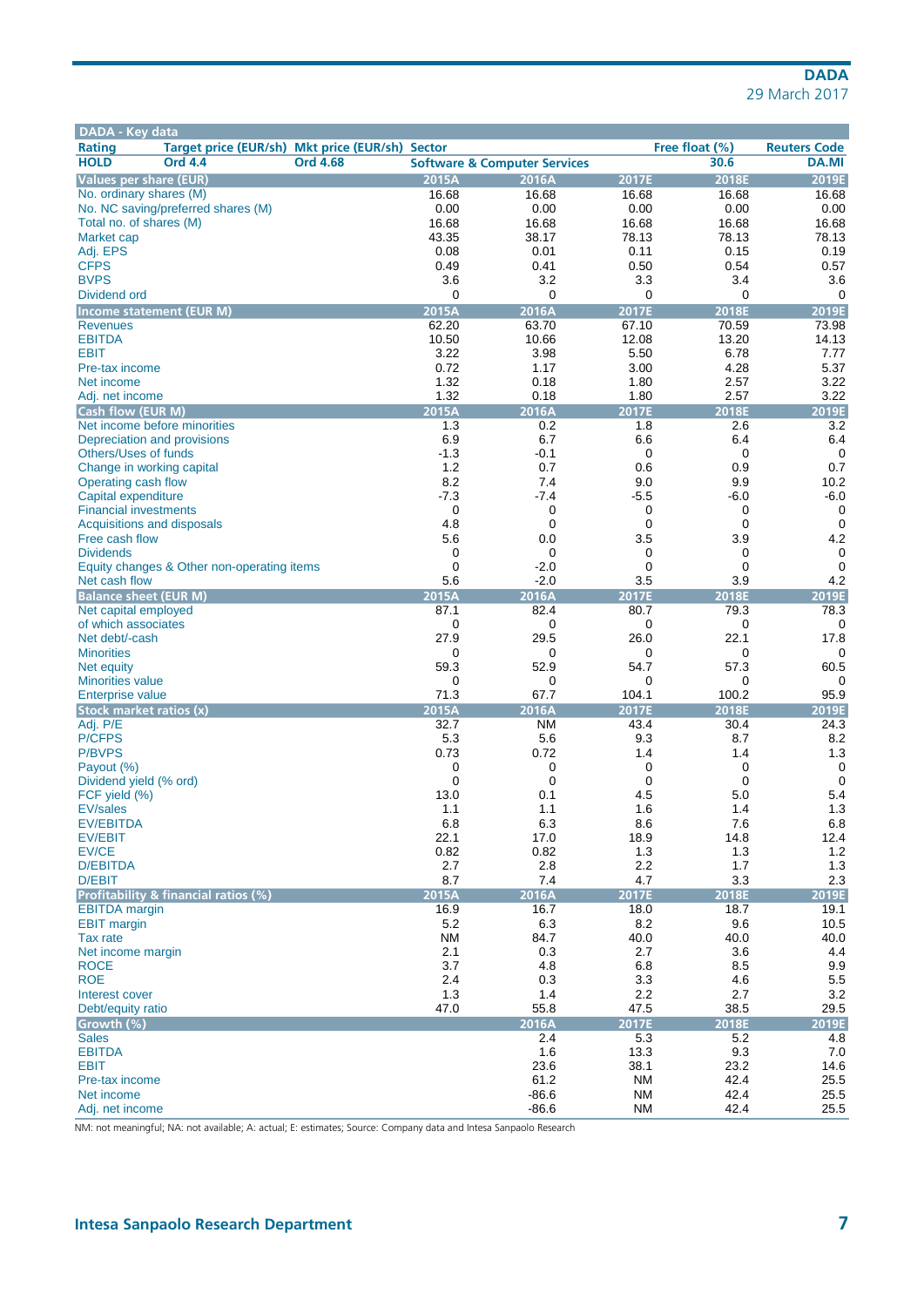**Notes:**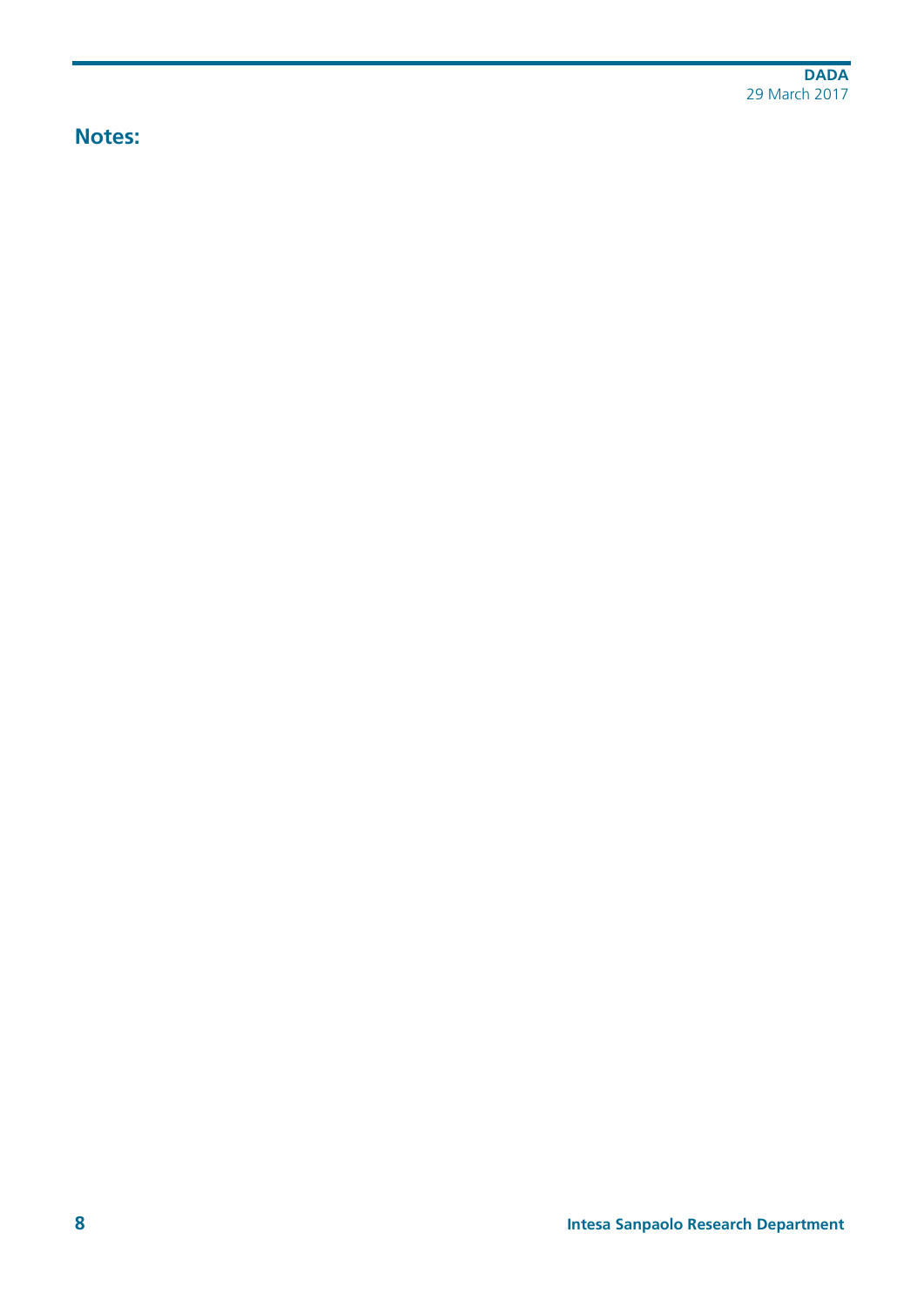# **Disclaimer**

#### **Analyst certification**

The financial analysts who prepared this report, and whose names and roles appear within the document, certify that:

1. The views expressed on company mentioned herein accurately reflect independent, fair and balanced personal views; 2. No direct or indirect compensation has been or will be received in exchange for any views expressed.

#### **Specific disclosures**

1.Neither the analysts nor any persons closely associated with the analysts have a financial interest in the securities of the Company.

- 2.Neither the analysts nor any persons closely associated with the analysts serve as an officer, director or advisory board member of the Company.
- 3.Some of the analysts named in the document are members of AIAF
- 4.The analysts named in this document are not registered with or qualified by FINRA, the U.S. regulatory body with oversight over Banca IMI Securities Corp. Accordingly, the analysts may not be subject to FINRA Rule 2241 and NYSE Rule 472 with respect to communications with a subject company, public appearances and trading securities in a personal account. For additional information, please contact the Compliance Department of Banca IMI Securities Corp at 212-326-1133.
- 5.The analysts of this report do not receive bonuses, salaries, or any other form of compensation that is based upon specific investment banking transactions.
- 6.The research department supervisors do not have a financial interest in the securities of the Company.

This research has been prepared by Intesa Sanpaolo SpA and distributed by Banca IMI SpA Milan, Banca IMI SpA-London Branch (a member of the London Stock Exchange) and Banca IMI Securities Corp (a member of the NYSE and FINRA). Intesa Sanpaolo SpA accepts full responsibility for the contents of this report and also reserves the right to issue this document to its own clients. Banca IMI SpA and Intesa Sanpaolo SpA, which are both part of the Intesa Sanpaolo Group, are both authorised by the Banca d'Italia and are both regulated by the Financial Conduct Authority in the conduct of designated investment business in the UK and by the SEC for the conduct of US business.

Opinions and estimates in this research are as at the date of this material and are subject to change without notice to the recipient. Information and opinions have been obtained from sources believed to be reliable, but no representation or warranty is made as to their accuracy or correctness. Past performance is not a guarantee of future results. The investments and strategies discussed in this research may not be suitable for all investors. If you are in any doubt you should consult your investment advisor.

This report has been prepared solely for information purposes and is not intended as an offer or solicitation with respect to the purchase or sale of any financial products. It should not be regarded as a substitute for the exercise of the recipient's own judgment. No Intesa Sanpaolo SpA or Banca IMI SpA entities accept any liability whatsoever for any direct, consequential or indirect loss arising from any use of material contained in this report. This document may only be reproduced or published together with the name of Intesa Sanpaolo SpA and Banca IMI SpA.

Intesa Sanpaolo SpA and Banca IMI SpA have in place a Joint Conflicts Management Policy for managing effectively the conflicts of interest which might affect the impartiality of all investment research which is held out, or where it is reasonable for the user to rely on the research, as being an impartial assessment of the value or prospects of its subject matter. A copy of this Policy is available to the recipient of this research upon making a written request to the Compliance Officer, Intesa Sanpaolo SpA, 90 Queen Street, London EC4N 1SA. Intesa Sanpaolo SpA has formalised a set of principles and procedures for dealing with conflicts of interest ("Research Policy"). The Research Policy is clearly explained in the relevant section of Intesa Sanpaolo's web site (www.intesasanpaolo.com).

Member companies of the Intesa Sanpaolo Group, or their directors and/or representatives and/or employees and/or persons closely associated with them, may have a long or short position in any securities mentioned at any time, and may make a purchase and/or sale, or offer to make a purchase and/or sale, of any of the securities from time to time in the open market or otherwise.

Intesa Sanpaolo SpA issues and circulates research to Major Institutional Investors in the USA only through Banca IMI Securities Corp., 1 William Street, New York, NY 10004, USA, Tel: (1) 212 326 1150.

**Residents in Italy**: This document is intended for distribution only to professional clients and qualified counterparties as defined in Consob Regulation no. 16190 of 29.10.2007, as subsequently amended and supplemented, either as a printed document and/or in electronic form.

**Person and residents in the UK:** This document is not for distribution in the United Kingdom to persons who would be defined as private customers under rules of the FCA.

**US persons**: This document is intended for distribution in the United States only to Major US Institutional Investors as defined in SEC Rule 15a-6. US Customers wishing to effect a transaction should do so only by contacting a representative at Banca IMI Securities Corp. in the US (see contact details above).

#### **Coverage policy and frequency of research reports**

The list of companies covered by the Research Department is available upon request. Intesa Sanpaolo SpA aims to provide continuous coverage of the companies on the list in conjunction with the timing of periodical accounting reports and any exceptional event that affects the issuer's operations. The companies for which Banca IMI acts as sponsor or specialist or other regulated roles are covered in compliance with regulations issued by regulatory bodies with jurisdiction. In the case of a short note, we advise investors to refer to the most recent company report published by Intesa Sanpaolo SpA's Research Department for a full analysis of valuation methodology, earnings assumptions, risks and the historical of recommendation and target price. In the Equity Daily note and Weekly Preview report the Research Department reconfirms the previously published ratings and target prices on the covered companies (or alternatively such ratings and target prices may be placed Under Review). Research is available on Banca IMI's web site (www.bancaimi.com) or by contacting your sales representative.

#### **Equity Research Publications in Last 12M**

The list of all recommendations on any financial instrument or issuer produced by Intesa Sanpaolo Research Department and distributed during the preceding 12-month period is available on the Intesa Sanpaolo website at the following address:

http://www.group.intesasanpaolo.com/scriptIsir0/si09/studi/eng\_archivio\_racc\_equity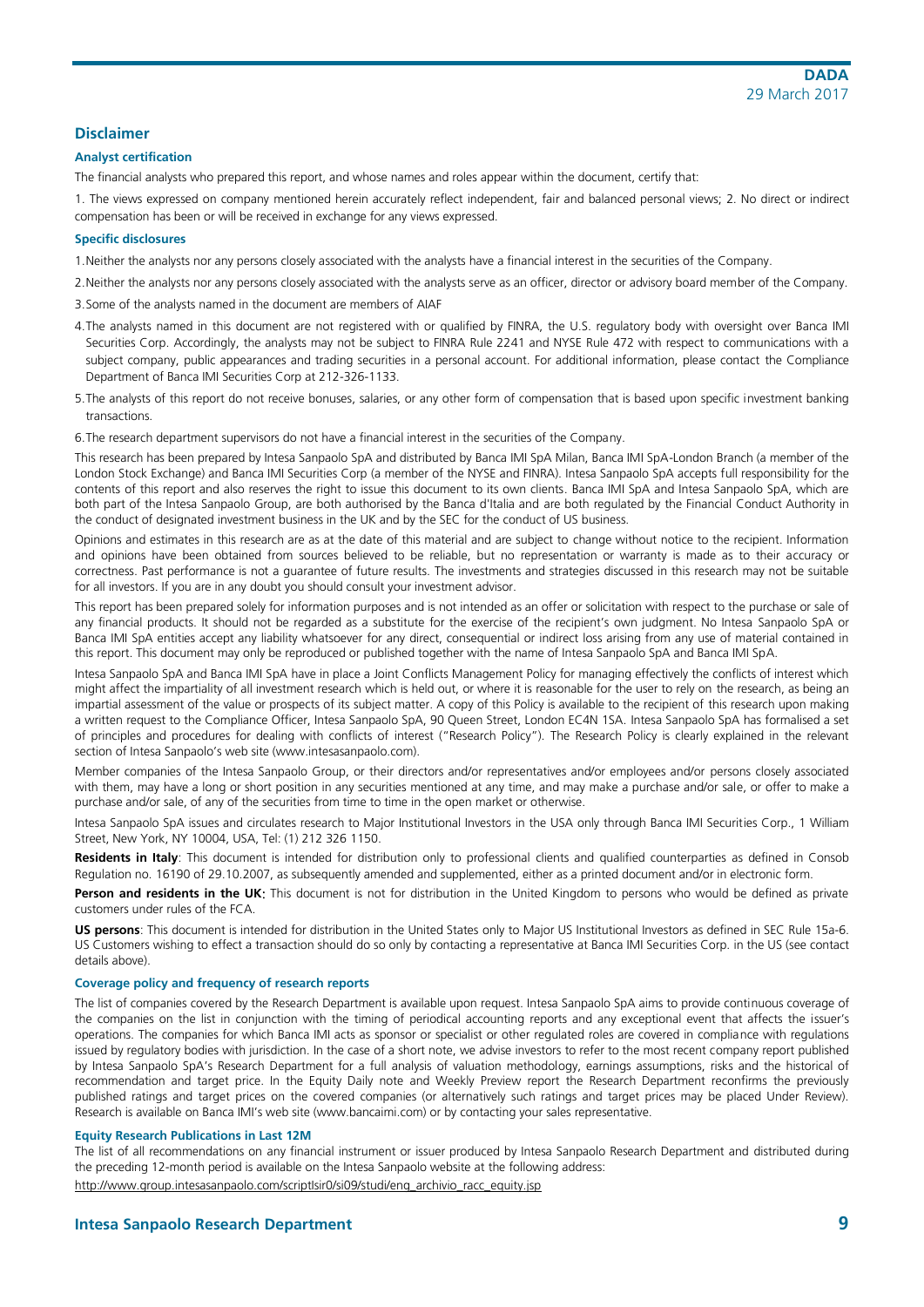#### **Valuation methodology (long-term horizon: 12M)**

The Intesa Sanpaolo SpA Equity Research Department values the companies for which it assigns recommendations as follows:

We obtain a fair value using a number of valuation methodologies including: discounted cash flow method (DCF), dividend discount model (DDM), embedded value methodology, return on allocated capital, break-up value, asset-based valuation method, sum-of-the-parts, and multiples-based models (for example PE, P/BV, PCF, EV/Sales, EV/EBITDA, EV/EBIT, etc.). The financial analysts use the above valuation methods alternatively and/or jointly at their discretion. The assigned target price may differ from the fair value, as it also takes into account overall market/sector conditions, corporate/market events, and corporate specifics (ie, holding discounts) reasonably considered to be possible drivers of the company's share price performance. These factors may also be assessed using the methodologies indicated above.

#### **Equity rating key: (long-term horizon: 12M)**

In its recommendations, Intesa Sanpaolo SpA uses an "absolute" rating system, which is not related to market performance and whose key is reported below:

| <b>Equity rating key (long-term horizon: 12M)</b> |                                                                                                                                                                                                                                           |
|---------------------------------------------------|-------------------------------------------------------------------------------------------------------------------------------------------------------------------------------------------------------------------------------------------|
| Long-term rating                                  | <b>Definition</b>                                                                                                                                                                                                                         |
| <b>BUY</b>                                        | If the target price is 20% higher than the market price                                                                                                                                                                                   |
| <b>ADD</b>                                        | If the target price is 10%-20% higher than the market price                                                                                                                                                                               |
| <b>HOLD</b>                                       | If the target price is 10% below or 10% above the market price                                                                                                                                                                            |
| <b>REDUCE</b>                                     | If the target price is 10%-20% lower than the market price                                                                                                                                                                                |
| <b>SELL</b>                                       | If the target price is 20% lower than the market price                                                                                                                                                                                    |
| <b>RATING SUSPENDED</b>                           | The investment rating and target price for this stock have been suspended as there is not a sufficient fundamental                                                                                                                        |
|                                                   | basis for determining an investment rating or target. The previous investment rating and target price, if any, are no<br>longer in effect for this stock.                                                                                 |
| <b>NO RATING</b>                                  | The company is or may be covered by the Research Department but no rating or target price is assigned either<br>voluntarily or to comply with applicable regulations and/or firm policies in certain circumstances, including when Intesa |
|                                                   | Sanpaolo is acting in an advisory capacity in a merger or strategic transaction involving the company.                                                                                                                                    |
| <b>TARGET PRICE</b>                               | The market price that the analyst believes the share may reach within a one-year time horizon                                                                                                                                             |
| <b>MARKET PRICE</b>                               | Closing price on the day before the issue date of the report, as indicated on the first page, except<br>where otherwise indicated                                                                                                         |

#### **Historical recommendations and target price trends (long-term horizon: 12M)**



| Historical recommendations and target price trend (-1Y) |               |      |                  |  |  |  |  |
|---------------------------------------------------------|---------------|------|------------------|--|--|--|--|
| Date                                                    | <b>Rating</b> | ТP   | <b>Mkt Price</b> |  |  |  |  |
| $14$ -Dec-16                                            | <b>BUY</b>    | 3.80 | 2.10             |  |  |  |  |
| 04-Aug-16                                               | <b>BUY</b>    | 4.20 | 2.21             |  |  |  |  |
| $12$ -Apr-16                                            | <b>RUY</b>    | 4.41 | 2.38             |  |  |  |  |

### **Equity rating allocations (long-term horizon: 12M)**

| Intesa Sanpaolo Research Rating Distribution (at February 2017) |    |     |      |               |  |  |  |  |
|-----------------------------------------------------------------|----|-----|------|---------------|--|--|--|--|
| Number of companies considered: 101                             |    | ADD | HOLD | <b>REDUCE</b> |  |  |  |  |
| Total Equity Research Coverage relating to last rating (%)      |    | 29  |      |               |  |  |  |  |
| of which Intesa Sanpaolo's Clients (%) (*)                      | 56 |     |      | 100           |  |  |  |  |

(\*) Companies on behalf of whom Intesa Sanpaolo and the other companies of the Intesa Sanpaolo Group have provided corporate and Investment banking services in the last 12 months; percentage of clients in each rating category

#### **Valuation methodology (short-term horizon: 3M)**

Our short-term investment ideas are based on ongoing special market situations, including among others: spreads between share categories; holding companies vs. subsidiaries; stub; control chain reshuffling; stressed capital situations; potential extraordinary deals (including capital increase/delisting/extraordinary dividends); and preys and predators. Investment ideas are presented either in relative terms (e.g. spread ordinary vs. savings; holding vs. subsidiaries) or in absolute terms (e.g. preys).

The companies to which we assign short-term ratings are under regular coverage by our research analysts and, as such, are subject to fundamental analysis and long-term recommendations. The main differences attain to the time horizon considered (monthly vs. yearly) and definitions (short-term 'long/short' vs. long-term 'buy/sell'). Note that the short-term relative recommendations of these investment ideas may differ from our long-term recommendations. We monitor the monthly performance of our short-term investment ideas and follow them until their closure.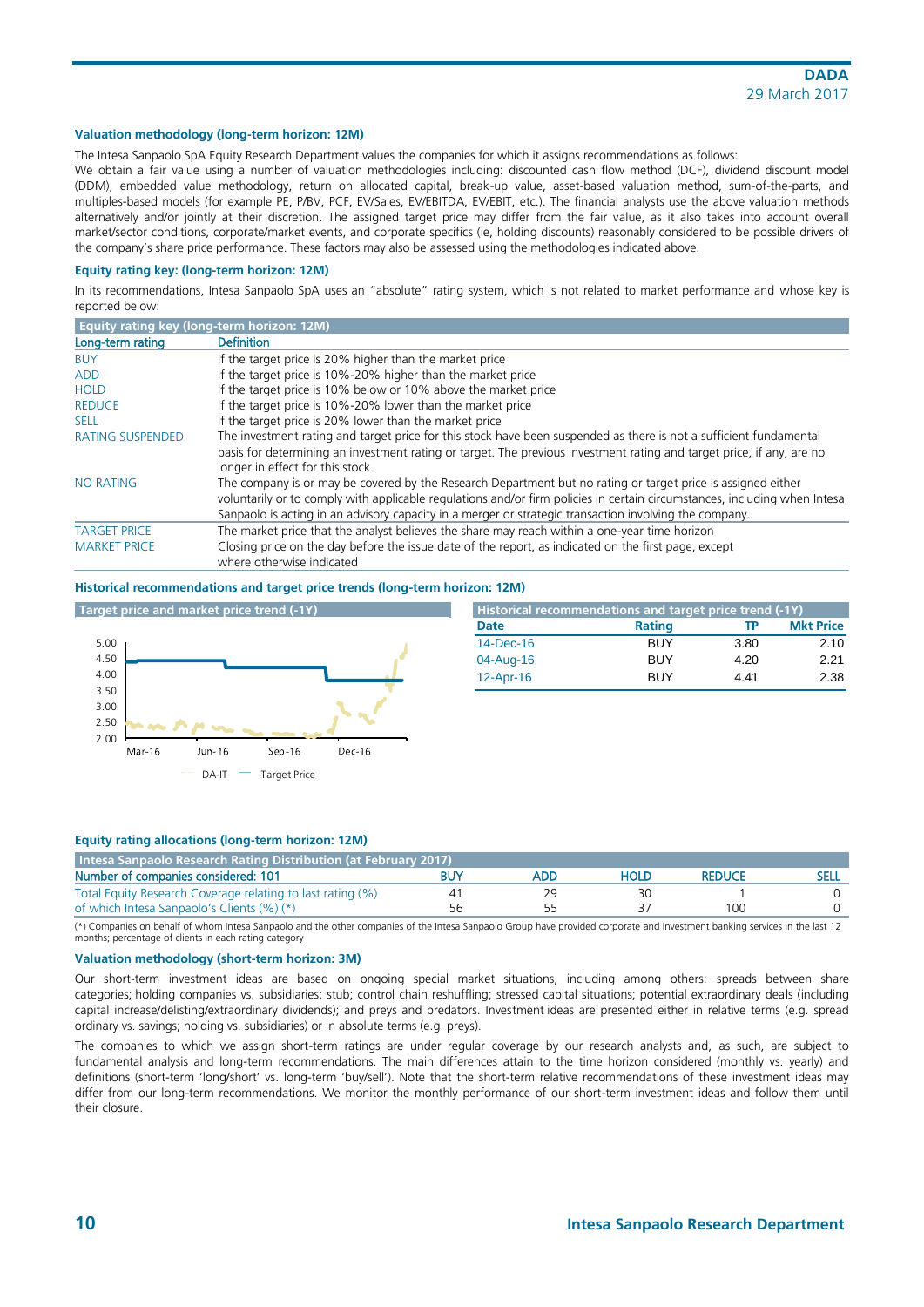### **Equity rating key (short-term horizon: 3M)**

| <b>Equity rating key (short-term horizon: 3M)</b> |                                                                                                                                               |
|---------------------------------------------------|-----------------------------------------------------------------------------------------------------------------------------------------------|
| Short-term rating                                 | <b>Definition</b>                                                                                                                             |
| <b>LONG</b>                                       | Stock price expected to rise or outperform within three months from the time the rating<br>was assigned due to a specific catalyst or event   |
| <b>SHORT</b>                                      | Stock price expected to fall or underperform within three months from the time the rating<br>was assigned due to a specific catalyst or event |

#### **Company specific disclosures**

Intesa Sanpaolo S.p.A. and the other companies belonging to the Intesa Sanpaolo Banking Group (jointly also the "Intesa Sanpaolo Banking Group") have adopted written guidelines "Modello di Organizzazione, Gestione e Controllo" pursuant to Legislative Decree 8 June, 2001 no. 231 (available at the Intesa Sanpaolo website, webpage [http://www.group.intesasanpaolo.com/scriptIsir0/si09/governance/eng\\_wp\\_governance.jsp,](http://www.group.intesasanpaolo.com/scriptIsir0/si09/governance/eng_wp_governance.jsp) along with a summary sheet, webpage [https://www.bancaimi.com/en/bancaimi/chisiamo/documentazione/normative\)](https://www.bancaimi.com/en/bancaimi/chisiamo/documentazione/normative) setting forth practices and procedures, in accordance with applicable regulations by the competent Italian authorities and best international practice, including those known as Information Barriers, to restrict the flow of information, namely inside and/or confidential information, to prevent the misuse of such information and to prevent any conflicts of interest arising from the many activities of the Intesa Sanpaolo Banking Group which may adversely affect the interests of the customer in accordance with current regulations.

In particular, the description of the measures taken to manage interest and conflicts of interest – related to Articles 69-quater and 69-quinquies of the Issuers' Regulation issued by Consob with Resolution no. 11971 of 14.05.1999 as subsequently amended and supplemented, Article 24 of "Rules governing central depositories, settlement services, guarantee systems and related management companies" issued by Consob and Bank of Italy, FINRA Rule 2241 and NYSE Rule 472, as well as the FCA Conduct of Business Sourcebook rules COBS 12.4.9 and COBS 12.4.10 between the Intesa Sanpaolo Banking Group and issuers of financial instruments, and their group companies, and referred to in research products produced by analysts at Intesa Sanpaolo is available in the "Research Rules" and in the extract of "A business model for managing privileged information and conflicts of interest" published on the website of Intesa Sanpaolo S.p.A.

At the Intesa Sanpaolo website, webpage [http://www.group.intesasanpaolo.com/scriptIsir0/si09/studi/eng\\_archivio\\_conflitti\\_mad.jsp](http://www.group.intesasanpaolo.com/scriptIsir0/si09/studi/eng_archivio_conflitti.jsp) you can find the archive of Intesa Sanpaolo Banking Group's conflicts of interest.

Furthermore, we disclose the following information on the Intesa Sanpaolo Banking Group's conflicts of interest:

- 1 One or more of the companies of the Intesa Sanpaolo Banking Group plan to solicit investment banking business or intends to seek compensation from DADA in the next three months
- 2 One or more of the companies of the Intesa Sanpaolo Banking Group have granted significant financing to DADA and its parent and group companies
- 3 One or more of the companies of the Intesa Sanpaolo Banking Group are one of the main financial lenders to DADA and its parent and group companies
- 4 Banca IMI acts as Specialist relative to securities issued by DADA